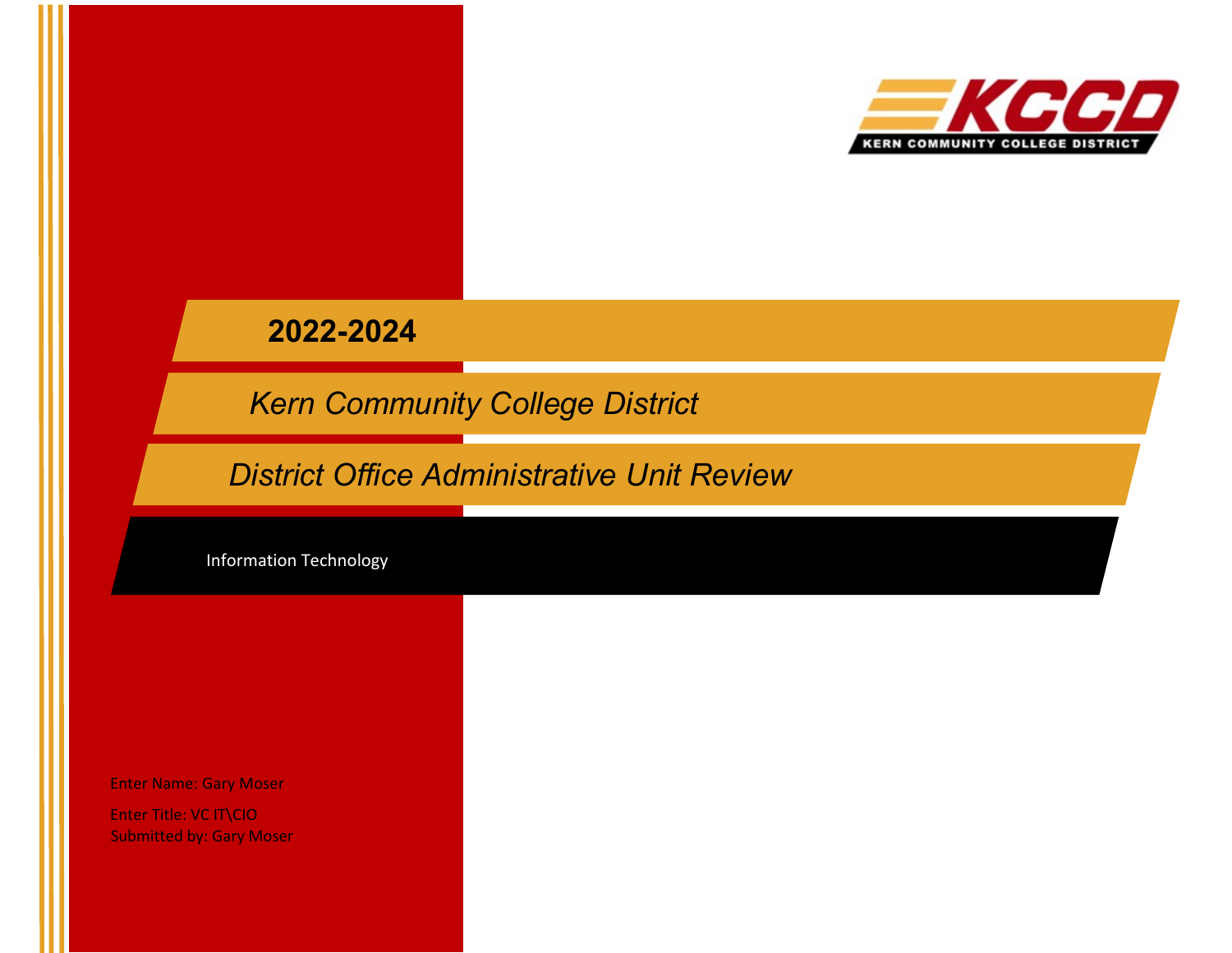# **2022-24 District Office Administrative Unit Review for: Information Technology**

#### **Executive Summary**

- a) In one paragraph or with bullet points, summarize the key points learned in this evaluation. [list the highlights of the document]
- $\triangleright$  To support the district effectively, newer technology must be used to move us from a maintenance focus toward a service-based organization. To accomplish this, our plan remains a "Cloud First" solution for our technology. This is critical in effectively serving our students and colleges.
- $\triangleright$  The new enrollment, student success, and equity initiatives for the district will need to be planed, designed, implemented, and supported.
- $\triangleright$  The DO IT staff is very dedicated and talented as we continue with transitioning to newertechnologies such as Software as a Service (SaaS). Challenges remain trying to recruit and retain talented technology staff
- $\triangleright$  The relationship between the District Office IT and the Colleges IT departments is a strength in supporting our students, faculty, and staff.
- $\triangleright$  Enterprise Applications has a significant and constantly increasing workload for technology due to growth of new requirements, projects, customizations, grants, and state projects. Resources to support current and projected growth needs to be addressed. Key indicators are:
	- o Technology **Applications growth** (19 to 49) since 2014 **increased by 300%.** This past year alone increased by 14%.
	- o Applications approved and in work will increase growth to 57 this coming year.
- $\triangleright$  Resource constraints inhibit research and development efforts for newer technology that would enhance our ability to address student and staff needs for requested systems and applications district wide as evidenced by the significant backlog of new and increasing requirements.
- $\triangleright$  Data Warehouse staff is needed to support the growth of Institutional Research staff district wide. Each college now has an IR office with data requirements, reporting, and information needs. The current staffing level in place was designed for only a district IR department.
- $\triangleright$  Technology project management to support current and future technology increases\changes is being setup in the district. The design, planning, and coordination of complex and multiyear projects to support new\expanding requirements includes many objectives such as guided pathways, new technology development and implementation, and state applications.
- $\triangleright$  There are some systems that have a significant amount of functionality duplication and significant levels of customizations all impacting service.
- $\triangleright$  The IT Security program for our district is in progress. A significant amount of work needs to be done to help reduce threats, address cloud operations, compliance requirements, end user education, and security prevention techniques for oursystems.
- $\triangleright$  Key committees are essential to support the colleges. These include IT Directors meetings, Vice Presidents meetings, and Banner Steering Committee. The communications and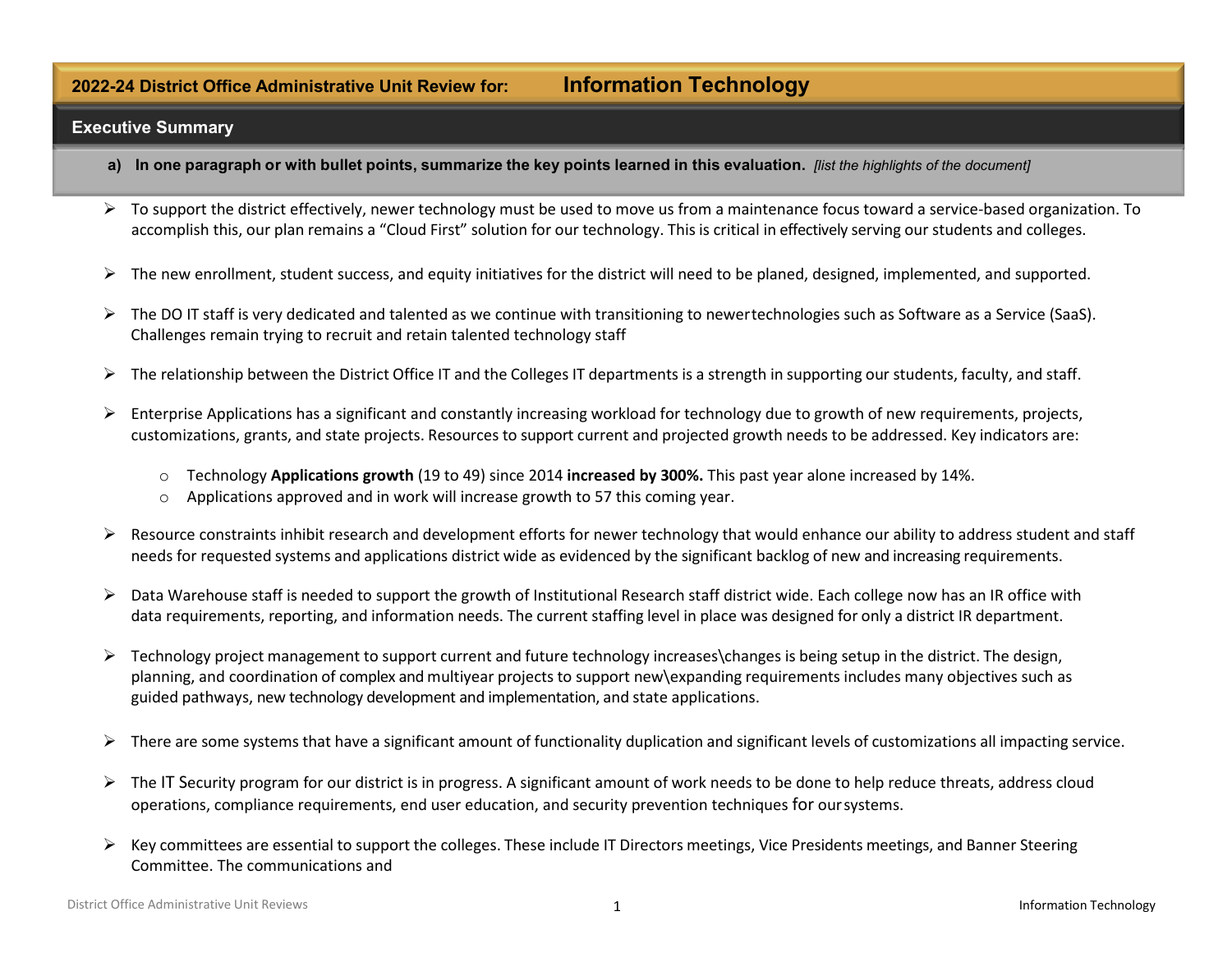

# Key indicators

Significant added initiatives will impact our service capabilities beyond Enrollment, Student Success, and Equity

Enterprise Applications staffing levels only up by 14% to offset a 300% applications increase over past six years

No additional staff are funded for past growth and new requests continue from all areas of the district.

The most critical area in supporting the colleges and district office needs is our Enterprise Applications section. This area has experienced significant growth in applications district wide as shown below. New applications requested for this year are increasing within the district. With current staffing levels not able to support the growth over the past 5 years and new applications being requested current and future systems are at extreme risk. Key positions needed to support students, the colleges and the district office are Enterprise Resources Analyst, System Support Analyst, and Project Manager.

# **Work ongoing to support each Application**

- Daily Monitoring
- Updates\patches
- Process review and improvement
- Integrations with other systems
- Network configuration and performance
- Backup of systems
- Disaster Recovery\BCP
- **Security**
- Training
- User modifications
- Single sign on
- Test sites built and maintained
- New version implementations
- Project management
- Helpdesk support
- Vendor contracts
- PO's\Invoices
- New technology change analysis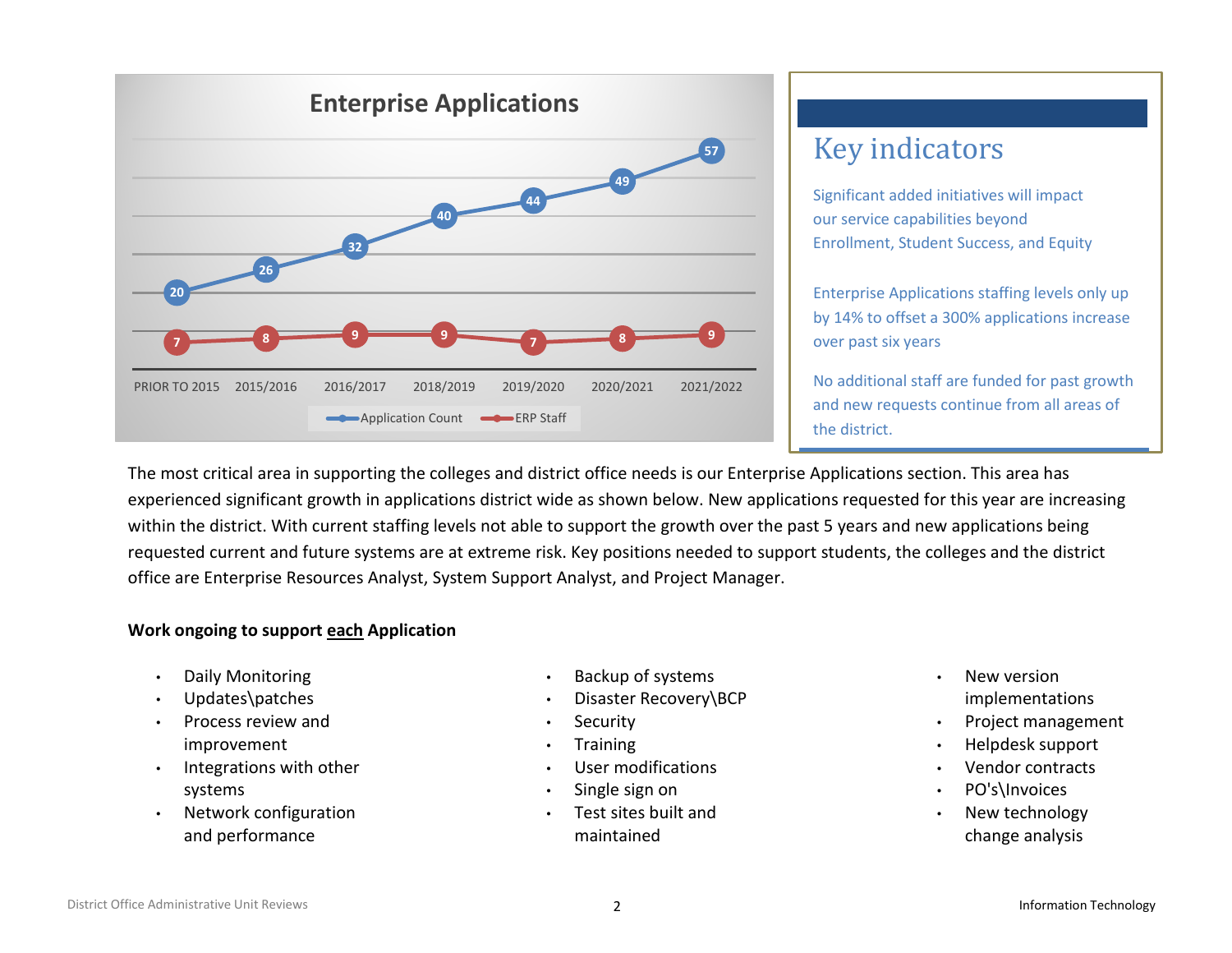# **Future Directions of the Unit**

**a) Provide a brief abstract of synopsis of your unit's current circumstances and future needs. Please include any college priorities that affect your unit, and the connection to college planning and priorities.**

Our focus is supporting our districts enrollment, student success, and equity initiatives. This focus' IT's efforts on delivering the solutions as was shared to district-wide leadership of specific projects, objectives and goals.

The IT unit continues its efforts to enhance, explore, secure and implement systems and applications to address our colleges educational and business goals through the use of advanced technologies focusing on "cloud first" solutions. Planning, designing, and implementing the automation of processes will be essential in addressing and expanding applications to meet all our college's pending requests.

Technology evolution, change, and growth are constant and our cloud focus is essential to support the colleges. Our cloud solutions and standardizations objectives for efficiencies and cost containment are paramount goals and our recent solutions having seen results.

The impact of the pandemic has caused a significant shift in priorities to support our students and colleges in a remote environment. IT is continuing our adjustment to remote solutions and technologies. Focus is providing students with remote access to course technology and addressing security of our systems.

We will continue to support the initiatives in technology that will help provide solutions that are supportive of our KCCD students. Key initiatives include Data Warehouse, Guided Pathways, 4CIS has grown to 5 districts developing a statewide cloud-based ERP solution (approved by the Board), etc.

The hiring\retraining of technically qualified staff to support new technology research and development for our college's needs is essential to success. IT and HR have worked together to implement a district Telecommuting procedure to attract out of area talent to help address staffing shortfalls. Having appropriate IT staffing levels with appropriate skills will allow us to increase our districts efficiencies allowing KCCD staff to focus on students and address continuous growth by developing the next generation technologies in parallel.

Competition from other educational institutions and external pressures from private sector are creating vacancies in our technology staff due to salary levels and flexibility of remote working options, etc. Out of state staffing options would help obliviate hiring and talent shortfalls

The primary goals that need to be addressed are as follows:

- o Enrollment, Student Success, and Equity initiatives
- o Cloud adoption continues in our technology portfolio
- o Supporting remote education and employees
- $\circ$  MIS reporting processes continue to be updated in coordination with IR
- o Address critical positions staffing levels andtraining
- o Project management processes formalized with district wide rollout
- o Communications process enhancements
- o A stable and agile technology environment
- o Security will be a continuous and concerningchallenge
- o Renewed emphasis on ADA requirements will draw on limitedrecourses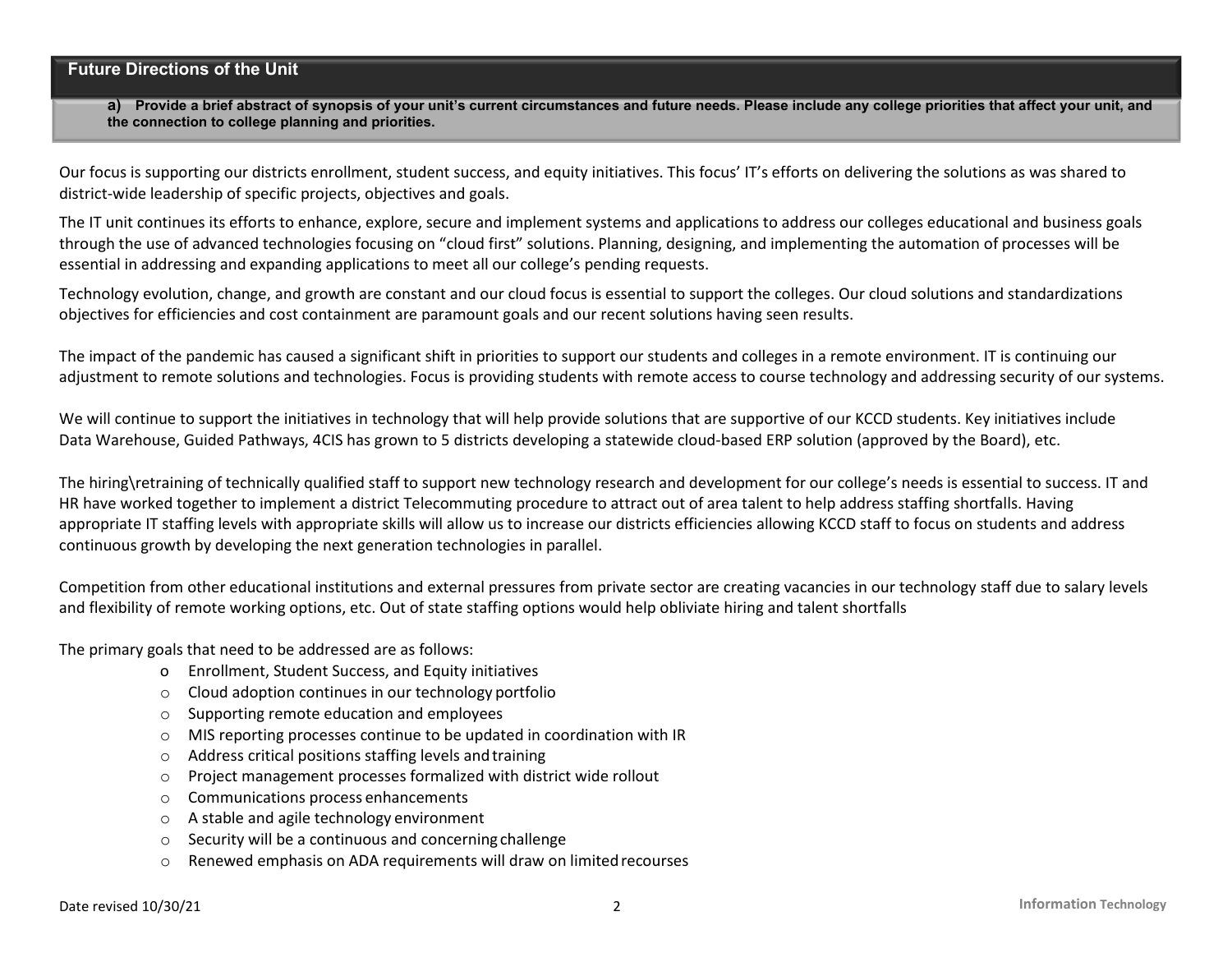### **Section One: Unit Overview**

a) What is the purpose of the unit and what populations (internal and external) are served by the unit? [why does the unit exist and how does the unit support the mission and vision of the Kern Community College District; who benefits directly from the services provided by the unit

Information Technology is committed to serving ourstudents, faculty, staff, administrators, the Chancellor, Board of Trustees and the general public by providing technology related support to each of the Colleges and District Office. By providing a myriad of essential technology functions, including those specific to Enterprise Applications, Infrastructure, Security, Enterprise Project Management, Research and Development, Technology Policies and Procedures, and Enterprise Applications training district technology is an enabler of solutions. The District Office of Information Technology will continue to be a leader in technology, an integral partner in creating and delivering innovative solutions and effective IT services, and a proponent of cooperative working relationships. In our role as an exemplary educational leader, serving to strengthen our community, faculty, and staff to create an environment for life-long learning utilizing modern technology.

*Technology is often the first point of contact for potential students for our colleges. In this current pandemic there is even more of an impact to support our students and faculty in our new remote world.* 

Populations Served:

- Students (via Website/Portal, Banner, Canvas, Help Desk, Wireless, AWS AppStream Remote access)
- Employees/Internal Departments that rely on our systems (HR, Finance, Financial Aid, Legal, Foundation, Admissions & Records, Counseling, etc.)
- Employees/Internal Departments that rely on our infrastructure (nearly all)
- State and Federal Reporting Agencies (to whom we report to. Example: MIS, FA data to DoE, etc.)
- Vendors, Guests, etc. (who sometimes need data from our systems, access to Wi-Fi when they visit, etc.)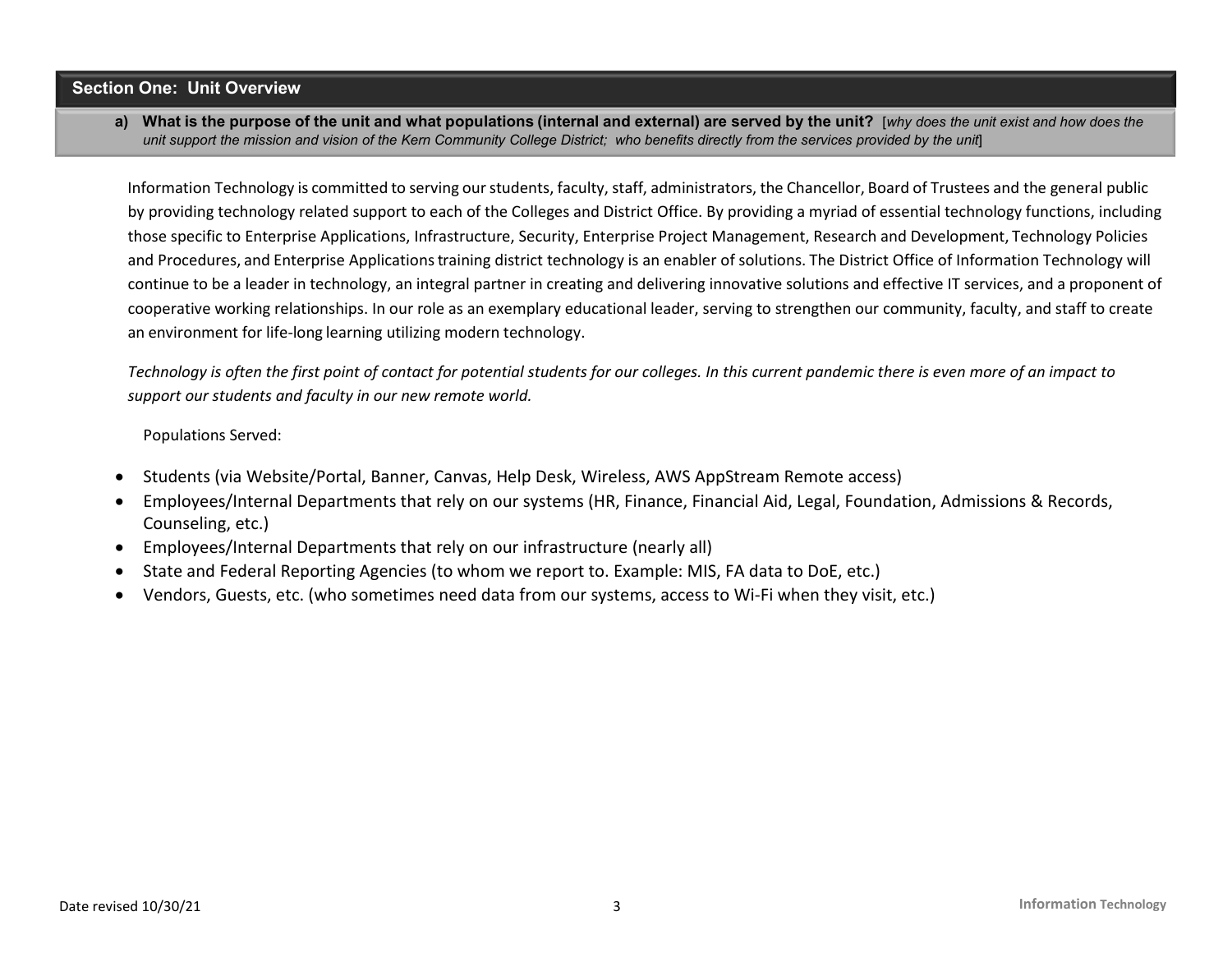**b) Describe how the unit supports the colleges in achieving their mission and their efforts to improve student learning and achievement.** 

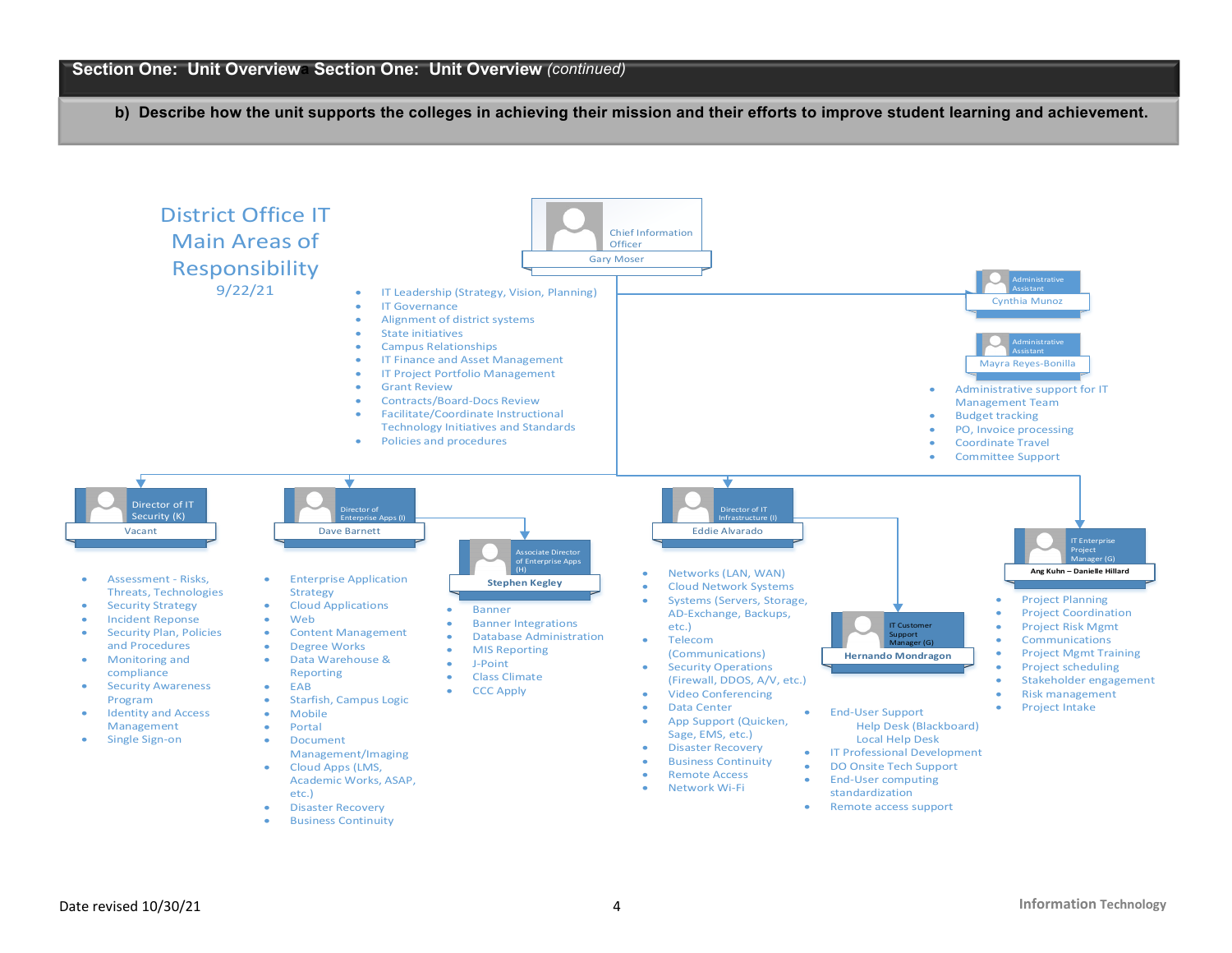# **Section One: Unit Overview** *continued*

**c) How is the unit structured within the district?** Modify the org chart template below to illustrate the unit's organization.

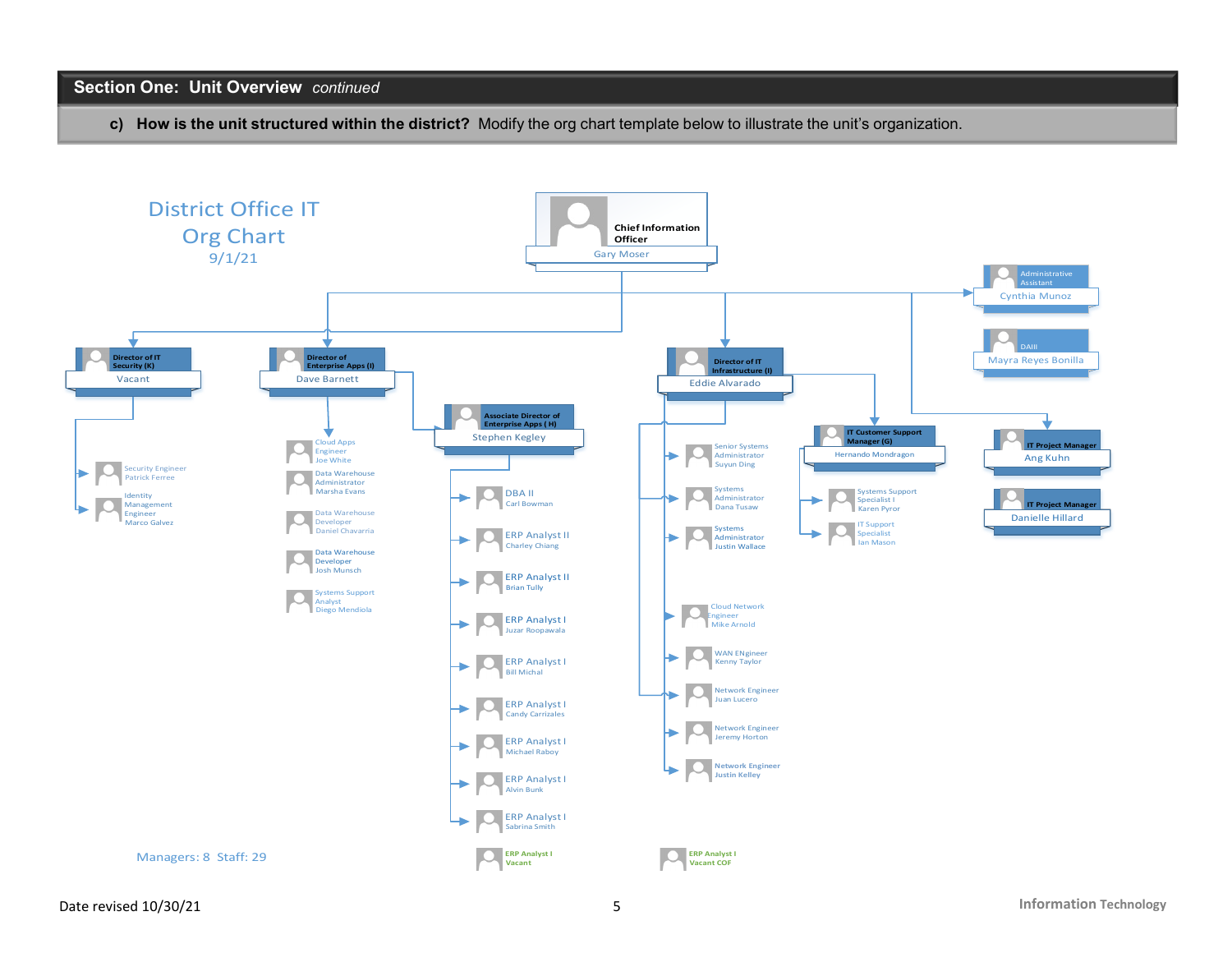# **Section One: Unit Overview** *(continued)*

 **d) For the positions included in the unit's organizational chart, please provide a brief description of what primary processes or areas each position is responsible for as it relates to the work of the unit, district and colleges.**

| <b>Position</b>            | <b>Primary Functions/Processes</b>                         | Supplemental               | <b>Additional notes</b>     |
|----------------------------|------------------------------------------------------------|----------------------------|-----------------------------|
|                            |                                                            | <b>Functions/Processes</b> |                             |
| Director of IT             | Oversee/Manage:                                            |                            |                             |
| Infrastructure             | Cloud Infrastructure including remote application delivery |                            |                             |
|                            | <b>Helpdesk Operations</b>                                 |                            |                             |
|                            | Local Site Networks (LAN and Wi-FI)                        |                            |                             |
|                            | Site-to-Site Network Connections (WAN) and Internet Access |                            |                             |
|                            | Telephone Systems, Mass Notification                       |                            |                             |
|                            | Servers/Systems/Storage(SANs)                              |                            |                             |
|                            | Microsoft Technologies (Office 365)                        |                            |                             |
|                            | <b>Active Directory</b>                                    |                            |                             |
|                            | Email                                                      |                            |                             |
|                            | SharePoint                                                 |                            |                             |
|                            | OneDrive                                                   |                            |                             |
|                            | Teams                                                      |                            |                             |
|                            | <b>Backend Video Conferencing</b>                          |                            |                             |
| <b>IT Customer Support</b> | Oversee the delivery of effective IT Help Desk<br>$\sim$   |                            | Annual # of Help Desk       |
| Manager                    | Services (HDS) for students, faculty, and staff            |                            | Calls: 12,000               |
|                            | throughout KCCD.                                           |                            |                             |
|                            | Manage Desktop Support services for KCCD's District        |                            | District Office PCs: 100    |
|                            | Office location, including the supervision of staff        |                            | <b>District Office Conf</b> |
|                            | assigned to this position.                                 |                            | Rooms: 11                   |
|                            | Establish, communicate and monitor IT                      |                            |                             |
|                            | support service level agreements (SLAs).                   |                            | Labs/Classrooms             |
|                            | Set, track and report key support performance              |                            | Supported: 13               |
|                            | metrics for Help Desk services.                            |                            |                             |
|                            | Negotiate, execute, audit, monitor and measure             |                            |                             |
|                            | services provider contract(s)                              |                            |                             |
|                            | Coordinate implementation of applicable industry           |                            |                             |
|                            | best practice support frameworks                           |                            |                             |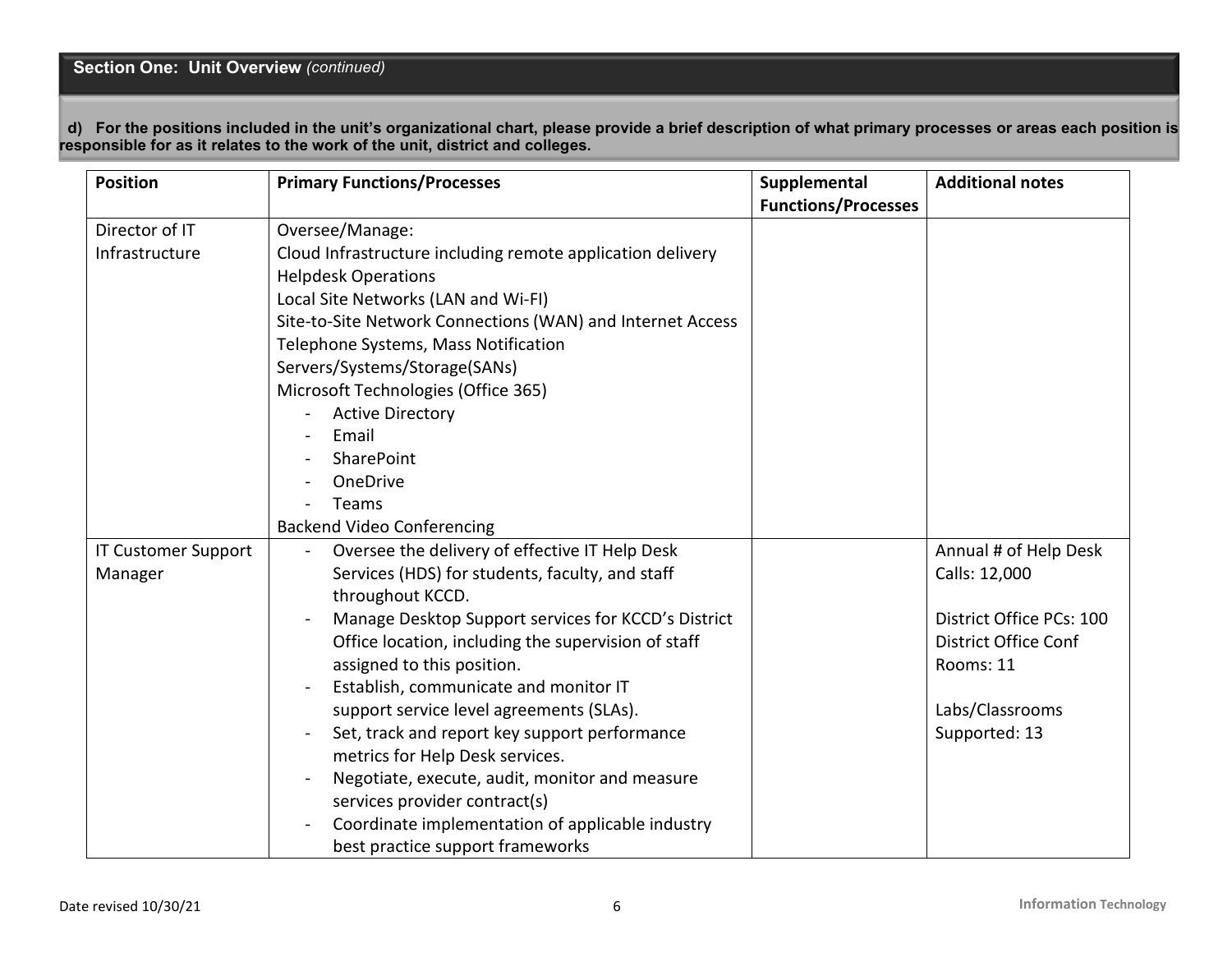|                       | Participate in the development and communication     |                             |
|-----------------------|------------------------------------------------------|-----------------------------|
|                       | of a District Wide IT services portfolio.            |                             |
|                       | Manage budgets associated with the IT HDS            |                             |
|                       | operation.                                           |                             |
|                       | Perform other duties as assigned by the Director, IT |                             |
|                       | Infrastructure.                                      |                             |
| Network Engineer      | Infrastructure for new KCCD sites (i.e. BC SW)       | Network Switches: 255       |
| (Qty3)                | District Wide Network Switches                       | Wi-Fi Access Points: 556    |
|                       | District Wide Wi-Fi networks                         | Wi-Fi Controllers: 14       |
|                       | District Wide Network Closet Power (UPS, PDUs)       | (See Attached Diagram       |
|                       | Telephone and Voicemail Systems (including carrier   | - in same Directory)        |
|                       | services from AT&T, Spectrum, Frontier and others)   |                             |
|                       | Telephone Bills Management (District Wide)           | Telephone Switches: 35      |
|                       | <b>Mass Notifications systems</b>                    | Telephones: 1700            |
|                       | Backend Video Surveillance Systems (Server, Storage) | Security Cameras: 200       |
|                       | Backend Door Lock systems and support coordination   | <b>Telecom Carriers: 7</b>  |
| <b>WAN Engineer</b>   | KCCD Site-to-Site Connections (Primary and Failover  | Sites: 11                   |
|                       | Internet Access for all KCCD Sites                   | <b>Network Routers: 18</b>  |
|                       | KCCD Data Center Environmental (Power, HVAC, Fire    | (See Attached Diagram       |
|                       | Suppression, etc.)                                   | - in same Directory)        |
|                       | Backend Video Conf Systems and support for campus    |                             |
|                       |                                                      | Video Conf Rooms: 25        |
|                       | Video Conf rooms.                                    |                             |
| Cloud Infrastructure  | Senior/Team lead for Networking group                |                             |
| Engineer              | Cloud Networks for Amazon Web Services (AWS)         |                             |
|                       | Cloud environment                                    |                             |
|                       | Cloud Security Infrastructure for AWS<br>$\sim$      |                             |
| <b>Senior Systems</b> | Senior/Team lead for Systems Admin group             | Servers on Premise: 360     |
| Administrator         | Lead and coordination for Cloud Systems Migrations   | Servers/Apps in the         |
|                       | <b>AWS Cloud Costs Management</b>                    | Cloud: 60                   |
|                       | AWS Cloud Backup/DR                                  | <b>Total Storage: 450TB</b> |
|                       | On-Premise Data Backup                               |                             |
|                       | On-Premise Storage Systems                           |                             |
|                       | On-Premise Virtual Server Systems (new, upgrades,    |                             |
|                       | patching)                                            |                             |
|                       | Campus Support (Servers/Storage)                     |                             |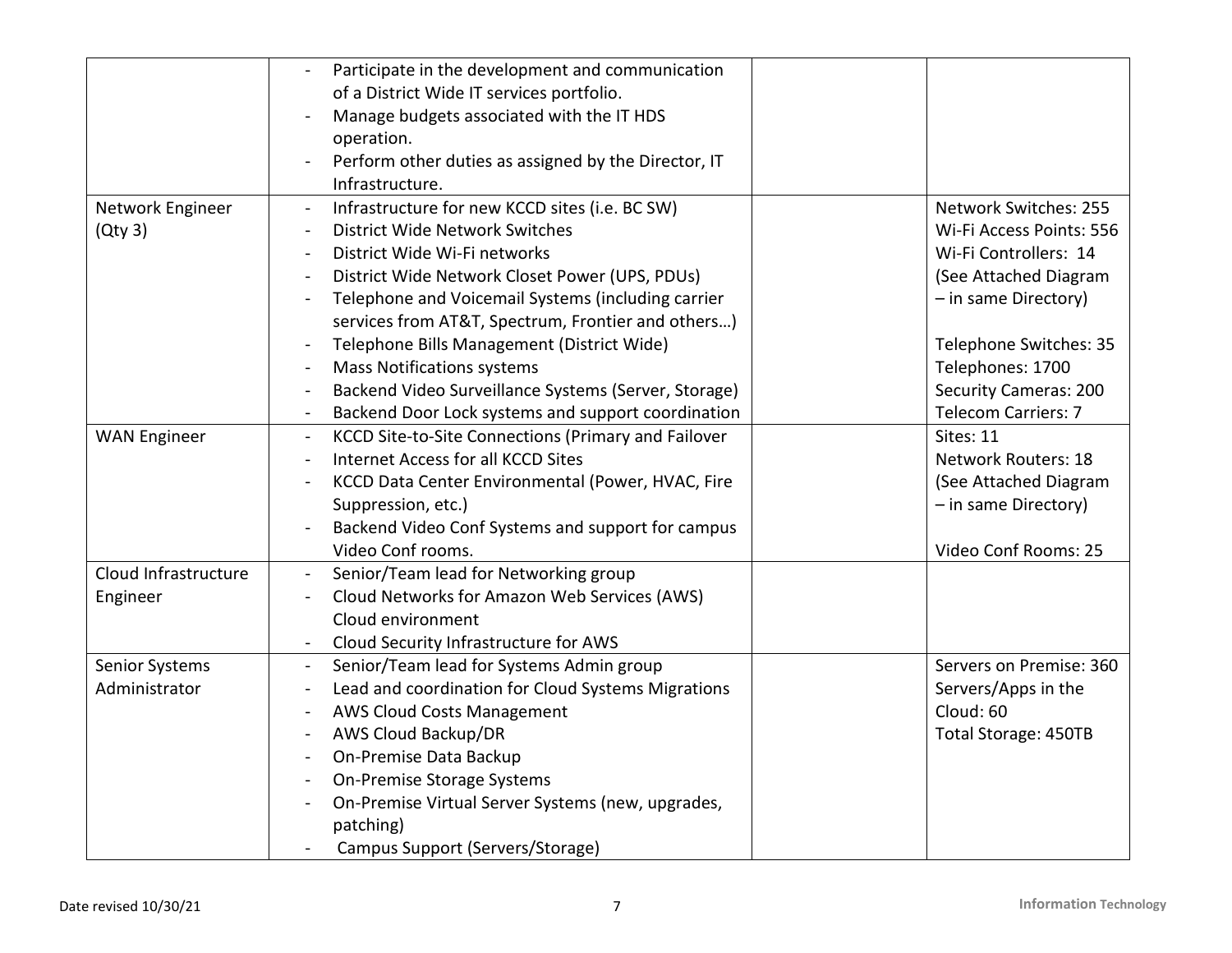| Systems                      | Server (Windows/Linux) management                      | <b>Employee Email</b>          |
|------------------------------|--------------------------------------------------------|--------------------------------|
| Administrator (2)            | Microsoft Infrastructure Technologies (Active          | Accounts: 5400                 |
|                              | Directory, DNS, etc.)                                  |                                |
|                              | Microsoft Cloud (O365) for Email, SharePoint and       | <b>SharePoint Sites: 165</b>   |
|                              | other Collaboration tools                              |                                |
|                              | <b>Email Backup and Security</b>                       | <b>Student Email Accounts:</b> |
|                              | <b>Cloud Migrations and Support</b>                    | Approximately 40,000           |
|                              | <b>Campus Support on Microsoft Technologies</b>        |                                |
|                              | Microsoft licensing                                    | Email Lists (listservs):       |
|                              | Software Deployment                                    | 525                            |
|                              | Listservs                                              |                                |
|                              | <b>Security Remediation</b>                            | <b>Misc Applications:</b>      |
|                              | <b>Systems Monitoring</b>                              | Approximately 30               |
|                              | Misc App support (Abila, Quickien, Abacus Law, SARS,   |                                |
|                              | etc)                                                   |                                |
| <b>IT Support Specialist</b> | Server Management                                      |                                |
|                              | <b>Campus Support on Microsoft Technologies</b>        |                                |
|                              | PC and Laptop management (Onsite and Remote)           |                                |
|                              | <b>Remote Application Delivery Support</b>             |                                |
|                              | Receive, prioritize, and respond to Help Desk Services |                                |
|                              | requests                                               |                                |
|                              | Diagnose and troubleshoot PC/Laptop related            |                                |
|                              | software and hardware problems.                        |                                |
|                              | Develop, optimize, and deploy, OS images and           |                                |
|                              | software packages to District Office computers.        |                                |
|                              | Liaison between Tier-1 support provide and KCCD IT     |                                |
|                              | support teams                                          |                                |
| <b>Systems Support</b>       | Receive, prioritize, and respond to Help Desk Service  |                                |
| Specialist I                 | requests.                                              |                                |
|                              | Diagnose and troubleshoot PC related software and      |                                |
|                              | hardware problems.                                     |                                |
|                              | Hardware and software adds, moves, and changes.        |                                |
|                              | Log details of support provided in Help Desk trouble-  |                                |
|                              | ticketing system.                                      |                                |
|                              | Assist and train users in the use of District hardware |                                |
|                              | and software.                                          |                                |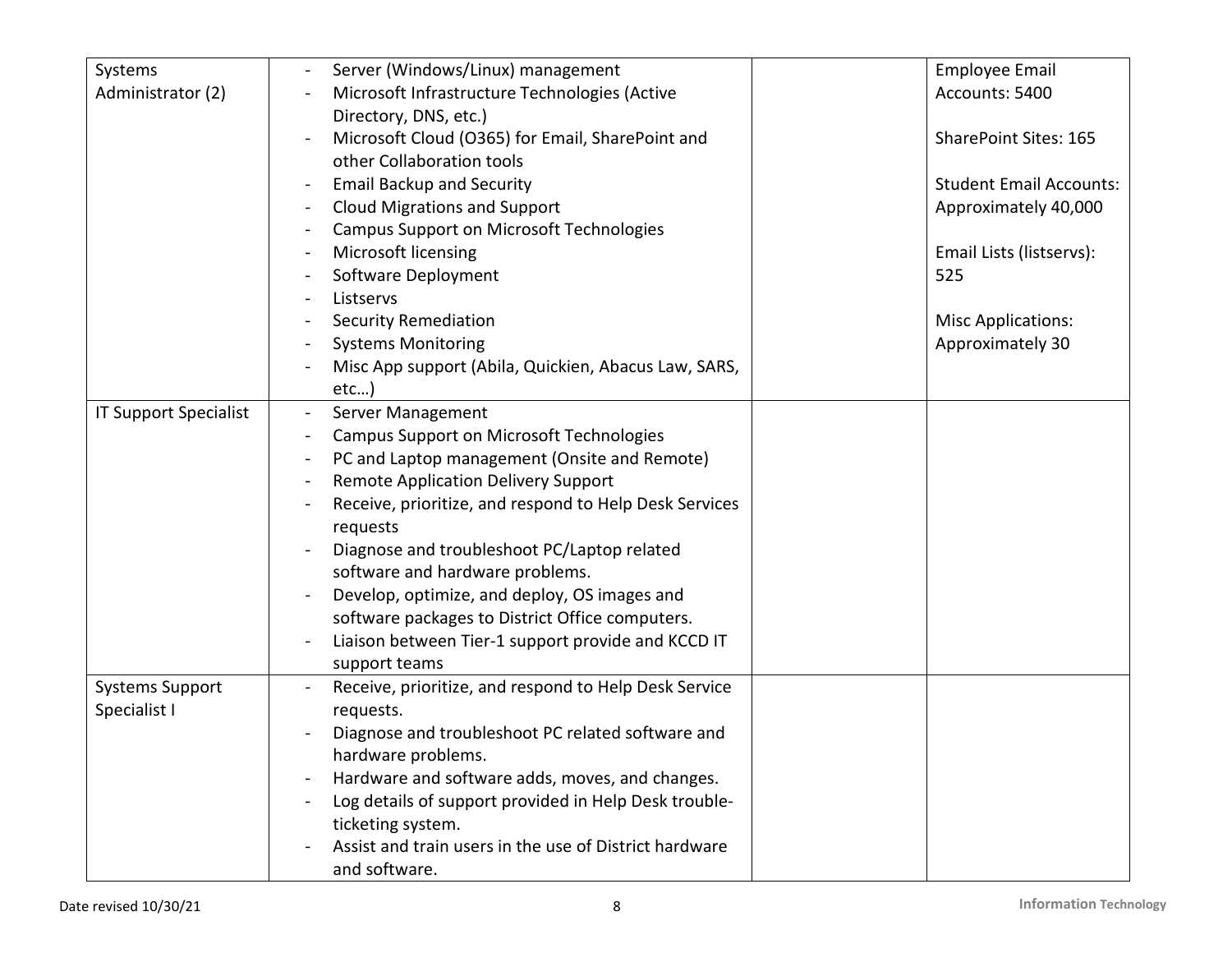|                            | Develop, optimize, and deploy, OS images and             |                       |                   |
|----------------------------|----------------------------------------------------------|-----------------------|-------------------|
|                            | software packages to District Office computers.          |                       |                   |
|                            | Assist with the installation, configuration, and         |                       |                   |
|                            | support of network (wired, WIFI) equipment, servers,     |                       |                   |
|                            | and telecom systems.                                     |                       |                   |
|                            | Maintain hardware replacement planning                   |                       |                   |
|                            | information to assist with the replacement and/or        |                       |                   |
|                            | upgrading of desktop, laptop, printer and related        |                       |                   |
|                            | technology assets.                                       |                       |                   |
|                            | Work toward maintaining established Help Desk            |                       |                   |
|                            | performance metrics (SLAs)                               |                       |                   |
| Director of IT             | Oversee district IT security program. Evaluate and       | Provide security      |                   |
| Security                   | implement security standards.                            | support to IT and     |                   |
|                            | Manage IT security operations & incident response.       | other departments     |                   |
|                            | Review/draft IT policies related to security, acceptable | as needed.            |                   |
|                            | use, and accessibility.                                  |                       |                   |
|                            | Review vendor contracts and security requirements.       | Plans and conducts    |                   |
|                            |                                                          | IT security           |                   |
|                            |                                                          | awareness training.   |                   |
| <b>Security Engineer</b>   | Provide hands-on security engineering for IT projects.   | Reviews/validates     |                   |
|                            | Administer firewalls, anti-virus, etc.                   | security controls for |                   |
|                            | Technical lead on security projects.                     | new IT projects.      |                   |
|                            | Responsible for security vulnerability assessments and   |                       |                   |
|                            | working with other IT teams to remediate findings.       | Technical lead for    |                   |
|                            |                                                          | security incident     |                   |
|                            |                                                          | response.             |                   |
| <b>Security Specialist</b> | Technical lead on SSO/IAM projects.                      | Assist with wide      | New (reclassified |
|                            | Respond to security incidents involving compromised      | range of IT security  | position).        |
|                            | accounts.                                                | functions.            |                   |
|                            | Respond to tickets related to accounts and SSO.          |                       |                   |
| Director, Enterprise       | <b>Enterprise Application Strategy</b>                   | <b>Budgeting</b>      |                   |
| Applications               | Interfacing with VPs                                     | General Employee      |                   |
|                            | <b>Reporting Coordination</b>                            | Supervision           |                   |
|                            | Data Warehouse                                           | Evaluating Systems /  |                   |
|                            | Web sites                                                | Integrations          |                   |
|                            | Applications and systems analysis and recommendations    |                       |                   |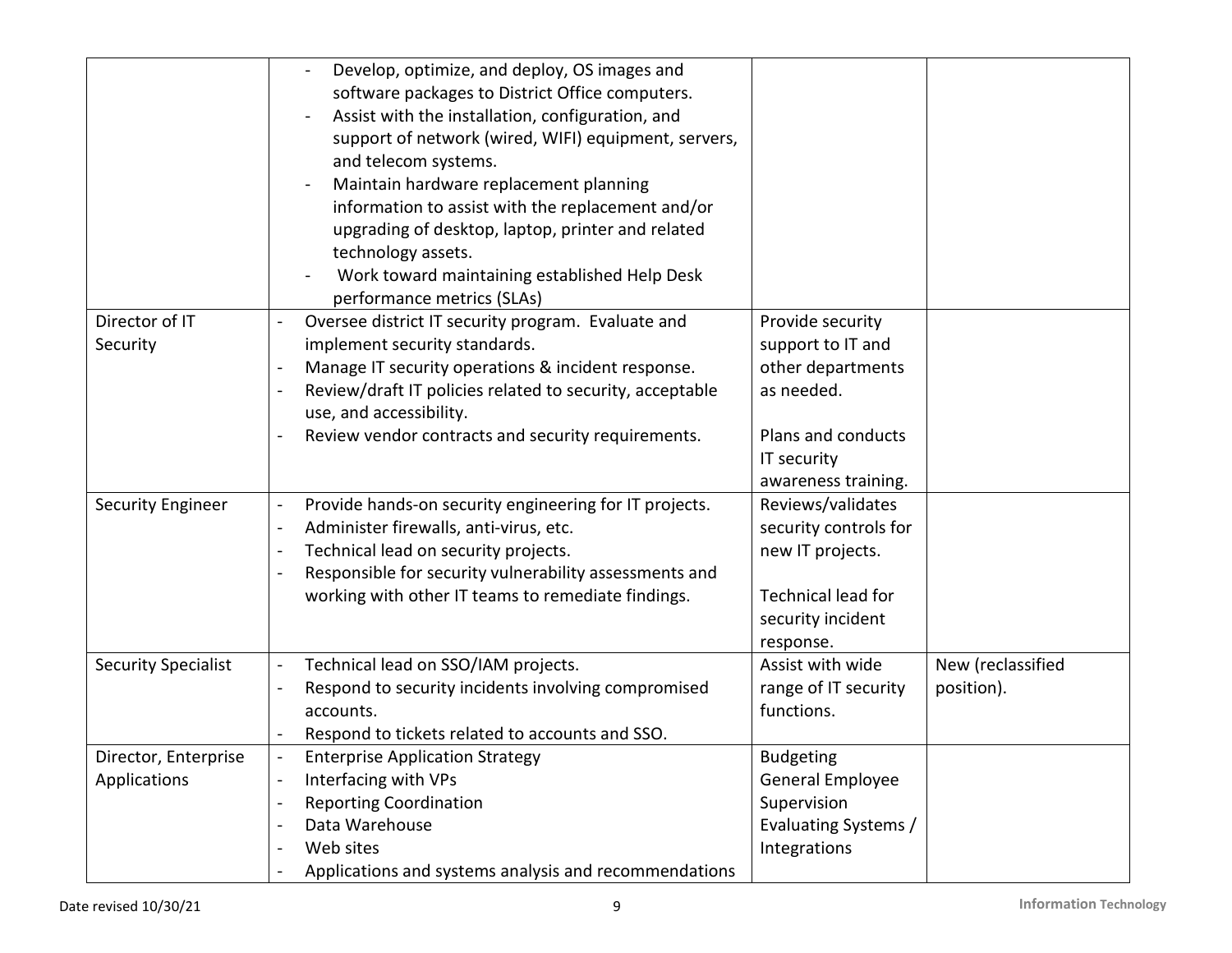|                     |                                                                              | System Down                 |
|---------------------|------------------------------------------------------------------------------|-----------------------------|
|                     |                                                                              |                             |
|                     |                                                                              | Communication /             |
|                     |                                                                              | Management                  |
| Associate Director, | <b>Ellucian Cloud Operations</b><br>$\blacksquare$                           | <b>ERP Budgeting</b>        |
| Enterprise          | <b>Ellucian Upgrade Coordination</b>                                         | General Employee            |
| Applications        | <b>ERP Team</b>                                                              | Supervision                 |
|                     | Interfacing with Director Groups                                             | Evaluating Systems /        |
|                     |                                                                              | Integrations                |
|                     |                                                                              | System Down                 |
|                     |                                                                              | Communication /             |
|                     |                                                                              | Management                  |
| ERP Analyst I/II    | <b>ERP Technical Support:</b><br>$\overline{\phantom{a}}$                    | Support of the              |
| <b>DBAII</b>        | <b>Banner General</b>                                                        | following includes:         |
|                     | <b>Banner Student</b><br>$\blacksquare$                                      | Data                        |
|                     | <b>Banner Finance</b><br>$\overline{\phantom{a}}$                            | Analysis/Advising           |
|                     | <b>Banner HR</b><br>$\overline{\phantom{a}}$                                 | <b>Report Writing</b>       |
|                     | <b>Banner Accounts Receivable</b>                                            | State/Federal               |
|                     | Banner SSO Manager<br>$\overline{\phantom{a}}$                               | Reporting (MIS, NSC,        |
|                     | Banner Self-Service 8.x<br>$\blacksquare$                                    | etc.)                       |
|                     | <b>Banner Self-Service 9.x</b><br>$\overline{\phantom{a}}$                   | System Admin                |
|                     | <b>Banner Document Imaging</b>                                               | <b>Duties</b>               |
|                     | <b>KCCD Customizations</b><br>$\overline{\phantom{a}}$                       | Documentation               |
|                     | Ancillary App Technical Support and Integration:<br>$\overline{\phantom{a}}$ | <b>Technical Testing</b>    |
|                     | DegreeWorks                                                                  | <b>Assist with Business</b> |
|                     | <b>TD Client</b><br>$\overline{\phantom{a}}$                                 | <b>Process Automation</b>   |
|                     | FormFusion & Intellicheck                                                    | New System                  |
|                     | <b>Class Climate</b><br>$\overline{\phantom{a}}$                             | Analysis/Estimates          |
|                     | <b>Schedule Plus</b><br>$\blacksquare$                                       | Data Security               |
|                     | Payment Gateway<br>$\overline{\phantom{a}}$                                  | Permissions                 |
|                     | <b>OnBase Document Imaging</b>                                               | Accessibility               |
|                     | SalePoint                                                                    | Requests                    |
|                     | Integration/Automation:<br>$\blacksquare$                                    | Documentation               |
|                     | AcademicWorks                                                                |                             |
|                     | <b>Library Systems</b>                                                       |                             |
|                     | SARS                                                                         |                             |
|                     | Maxient                                                                      |                             |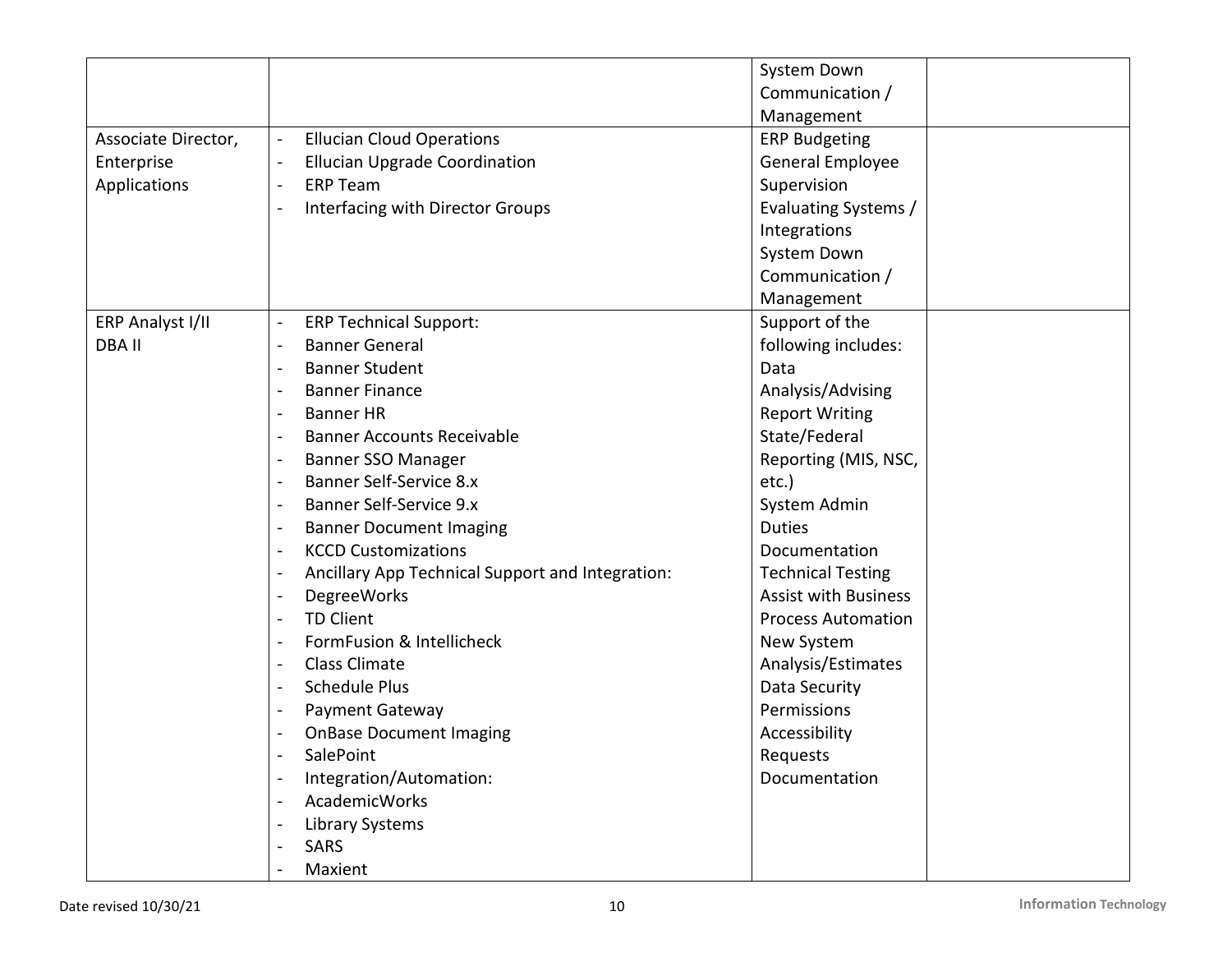| Canvas                                             |  |
|----------------------------------------------------|--|
| Interim Portal                                     |  |
| AccuSQL                                            |  |
| eTranscripts                                       |  |
| Credentials Inc                                    |  |
| Barnes & Noble                                     |  |
| eLumen                                             |  |
| EAB Navigate / Advise                              |  |
| <b>Blackboard Connect (Emergency Texting)</b>      |  |
| <b>Blackbord Help Desk</b>                         |  |
| <b>Rydin Parking System</b>                        |  |
| ASAP (registration system for Levan Institute + D. |  |
| Teasedale's area)                                  |  |
| Campus Logic                                       |  |
| Starfish (4 main components)                       |  |
| <b>Student Portal</b>                              |  |
| ShorTel/Mytel Phone System                         |  |
| <b>AACMS</b>                                       |  |
| ComEvo                                             |  |
| Banking Integrations/Student Check Reconciliation  |  |
| BankMobile                                         |  |
| CalCard                                            |  |
| FacilitySoft                                       |  |
| OpenGov                                            |  |
| CCCApply                                           |  |
| Accuplacer                                         |  |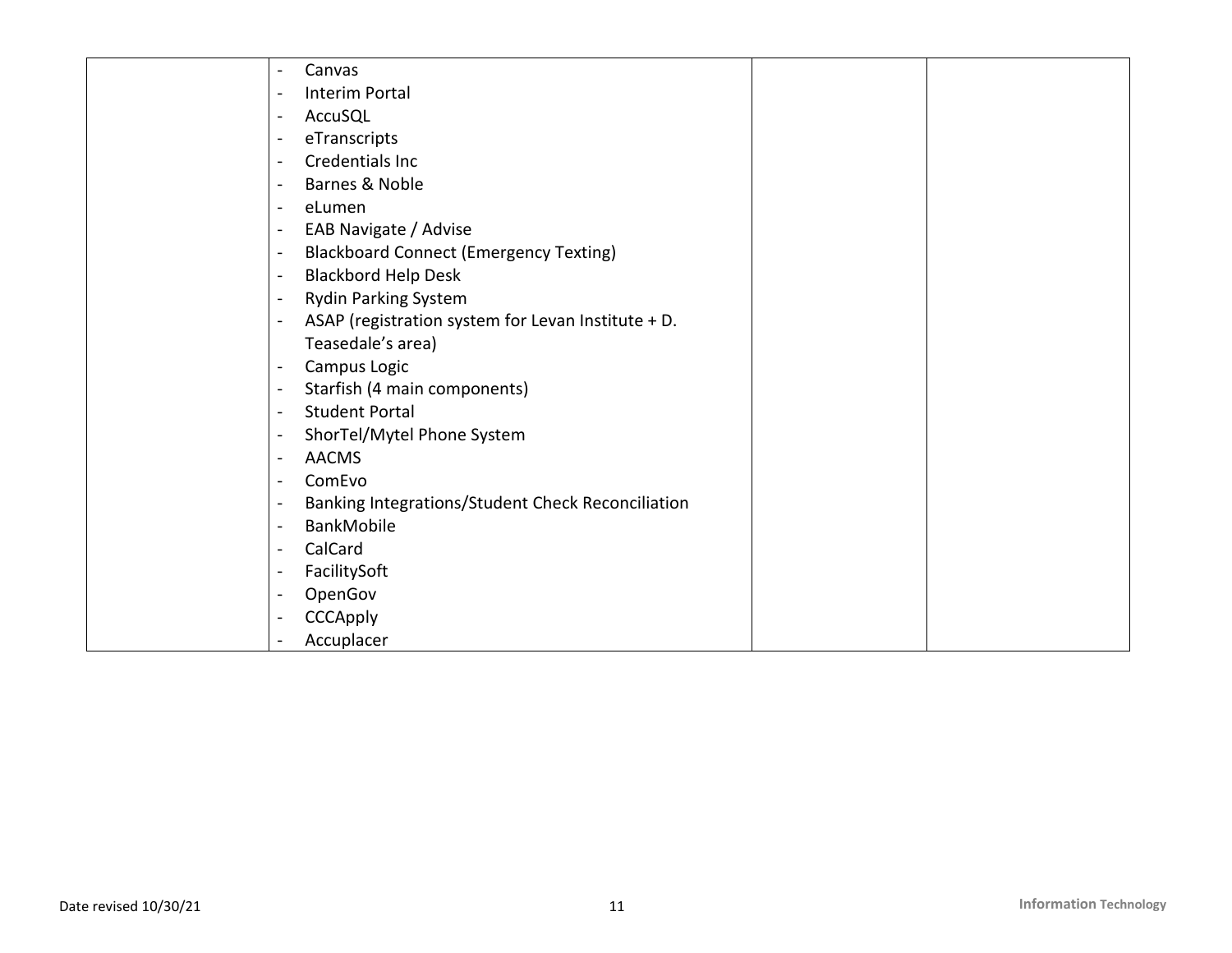| <b>Systems Support</b>       | Assist with lower level technical support for the systems | Documentation           |                               |
|------------------------------|-----------------------------------------------------------|-------------------------|-------------------------------|
| Analyst                      | above, specifically:                                      | <b>User Support</b>     |                               |
|                              | Canvas                                                    | <b>Report Writing</b>   |                               |
|                              | Onmi Website CMS                                          | <b>Running Scripts</b>  |                               |
|                              | <b>CRM Recruit</b>                                        |                         |                               |
| Data Warehouse               | ETL development                                           | <b>Report Writing</b>   |                               |
| Developer/Admin              | <b>Function Writing</b>                                   | Data Imports            |                               |
|                              | IR Support                                                | <b>Structures</b>       |                               |
|                              | Data Imports                                              | Performance             |                               |
|                              | <b>Technical Support:</b>                                 | Support                 |                               |
|                              | Cognos                                                    | <b>Access Requests</b>  |                               |
|                              | <b>ODS</b>                                                | Security                |                               |
|                              | Oracle Data Integrator                                    | Documentation           |                               |
|                              |                                                           | Data Freezes            |                               |
| <b>Cloud Applications</b>    | <b>AWS Cloud Application Architecture</b>                 | <b>Content Editing</b>  | <b>DO Content Support</b>     |
| Engineer                     | <b>Research and Development</b>                           | Troubleshooting         | Design                        |
|                              | Web Development Lead and Websites Mgmt\Support            | Documentation.          | Documentation                 |
|                              | System Integrations with Web Sites                        | Custom Web Dev.         |                               |
| <b>Enterprise IT Project</b> | Develop district wide project management process          | <b>Status reporting</b> | District wide                 |
| Management                   | Project intake and scheduling                             | Project tracking        | coordination and              |
|                              | Project communications                                    | Documentation           | communications                |
|                              | Project coordination with functional and technical teams  | <b>Training</b>         | Approximately 45 large        |
|                              | Lead project teams to ensure new products/services are    | Project Intake          | projects are in progress      |
|                              | delivered on time, within scope, and on budget            | Portfolio Planning      |                               |
|                              | Communicate project progress to all stakeholders          | Develop PM              | <b>Enterprise Apps: 20</b>    |
|                              | Coordinate project activities with appropriate            | standards for IT        | Infrastructure: 18            |
|                              | stakeholders                                              |                         | Security: 7<br>$\bullet$      |
|                              | Identify, prioritize, and mitigate project risks          |                         |                               |
|                              | Manage and monitor project budgets                        |                         |                               |
|                              | Establish standards and procedures for project            |                         |                               |
|                              | management within Information Technology                  |                         |                               |
|                              | Develop project documentation throughout the project      |                         |                               |
|                              | lifecycle to ensure accurate and updated information is   |                         |                               |
|                              | shared with stakeholders                                  |                         |                               |
|                              | Remove barriers for the project team to complete project  |                         |                               |
|                              | work and meet deadlines                                   |                         |                               |
| Date revised 10/30/21        | 12                                                        |                         | <b>Information Technology</b> |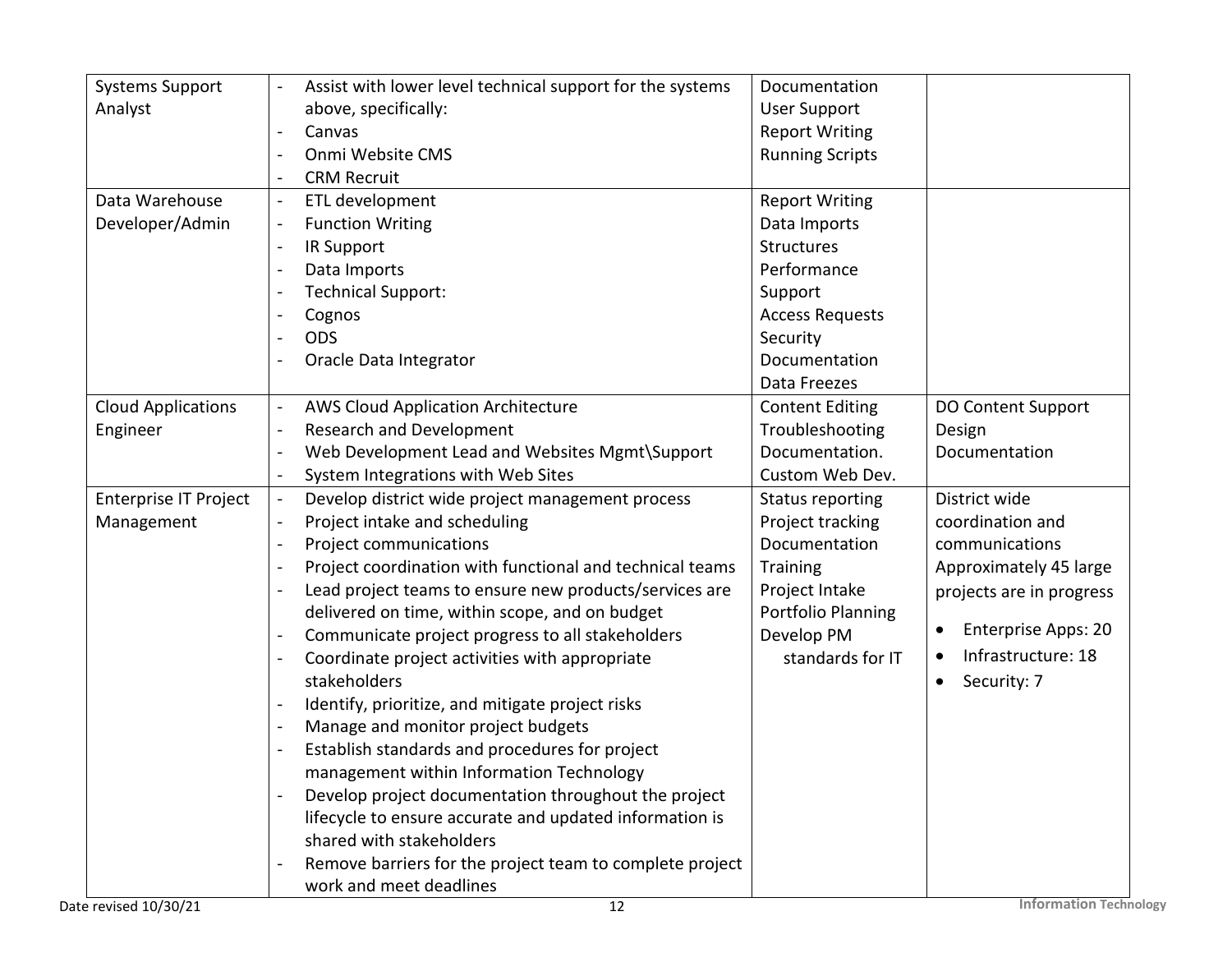#### **Section Two: Administrative Unit Outcomes (AUOs)**

**a) List all the AUOs for the unit.** AUOs describe what a customer or end-user will understand, experience or obtain as a result of the service the unit provides to the colleges and other internal stakeholders. Describe the method of assessment and the criteria used to determine success in the service provided. The assessment method should include some way of measuring college, internal or external stakeholders' demand or need for and satisfaction with the service (add additional rows as necessary.)

| <b>Administrative Unit Outcomes</b><br>(AUOs)                                                                                                     | <b>Strategic</b><br>Plan<br><b>Alignment</b>               | <b>Review</b><br><b>Period</b> | <b>Method of Assessment</b>                                                                                                                                       | <b>Outcome or</b><br><b>Desired Outcome</b>                                                                                  |
|---------------------------------------------------------------------------------------------------------------------------------------------------|------------------------------------------------------------|--------------------------------|-------------------------------------------------------------------------------------------------------------------------------------------------------------------|------------------------------------------------------------------------------------------------------------------------------|
| 1. Applications<br>Applications meet availability reflected<br>by annual standards.<br>Applications are updated and meet<br>version requirements. | Goal $6-$<br>Strengthen<br>Organizational<br>Effectiveness | 2022-2024                      | <b>Annual Metrics</b><br>a. Application Uptime<br>Upgrade/Patch Quantity & Dates<br>b.<br><b>Regulatory Data Submission</b><br>C.<br><b>Dates</b><br>Integrations | Application uptime reflects annual<br>standard of 99%.<br>Meets current update and version<br>requirements for applications. |
| Meets Federal and State compliance<br>requirements.                                                                                               |                                                            |                                |                                                                                                                                                                   | <b>Federal and State Compliance</b><br>requirements are current.                                                             |
| Applications and integrations are<br>supported and available                                                                                      |                                                            |                                |                                                                                                                                                                   | Integrations are maintained and<br>accessible                                                                                |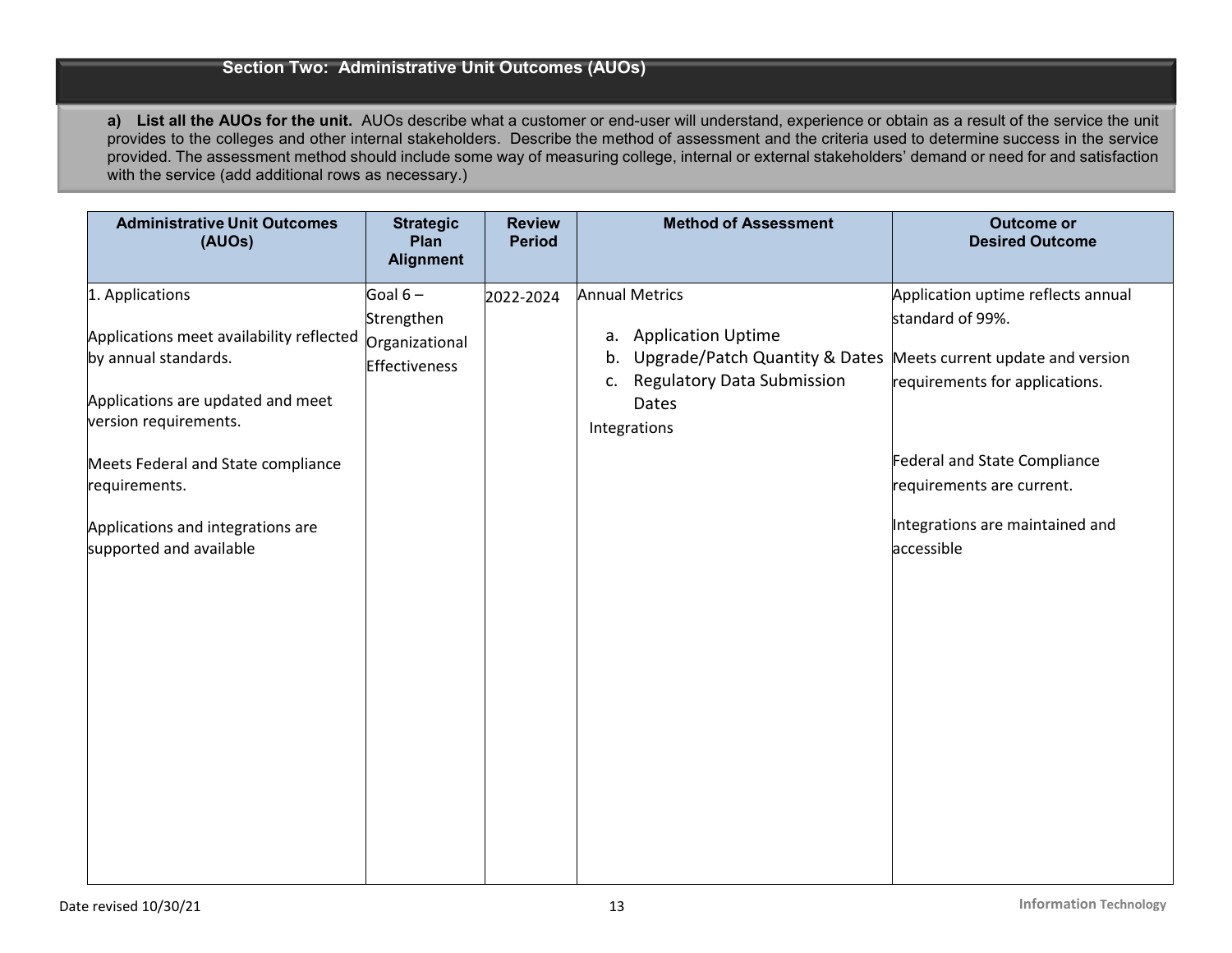| 2. Infrastructure                                                                                                                                           | Goal 6-                                       | 2022-2024 | Annual metrics                                                                                                                                                                                                          |                                                                                                                                                          |
|-------------------------------------------------------------------------------------------------------------------------------------------------------------|-----------------------------------------------|-----------|-------------------------------------------------------------------------------------------------------------------------------------------------------------------------------------------------------------------------|----------------------------------------------------------------------------------------------------------------------------------------------------------|
| Network uptime reflects our<br>annual standards                                                                                                             | Strengthen<br>Organizational                  |           | Network up-time<br>a)<br>Systems up-time<br>b)                                                                                                                                                                          | Network uptime reflects our<br>annual standards of 99%.                                                                                                  |
| System uptime reflects our<br>annual standards                                                                                                              | effectiveness                                 |           | Upgrade\Patch completed<br>C)<br>Helpdesk calls received\resolved<br>d)<br>timeline                                                                                                                                     | System uptime reflects our<br>annual standards of 99%.                                                                                                   |
| Systems and network meet<br>update and compliance<br>requirements.                                                                                          |                                               |           |                                                                                                                                                                                                                         | Meets current update and<br>version requirements for<br>applications.                                                                                    |
| Helpdesk tickets are resolved in a<br>timely fashion                                                                                                        |                                               |           |                                                                                                                                                                                                                         | Helpdesk call resolution meets<br>industry standards                                                                                                     |
| 3. Security                                                                                                                                                 | Goal $6-$                                     | 2022-2024 | <b>Annual Metrics</b>                                                                                                                                                                                                   |                                                                                                                                                          |
| Security audits and remediation are<br>coordinated district wide<br>User security training programs are<br>provided<br>Implementation/currency of BPs, APs, | Strengthen<br>Organizational<br>Effectiveness |           | a) Avg # of High/Critical<br>vulnerabilities > 90 days old<br>b) Avg # of High/Critical<br>vulnerabilities outstanding<br>c) Percentage of staff who have<br>received awareness training<br>d) Current BP\AP\Procedures | District wide audit and remediation<br>completed.<br>Up to date and effective training<br>programs are provided.<br>Up-to-date BPs, APs, and/or internal |
| and/or internal procedures                                                                                                                                  |                                               |           | e) Applicable NIST standards<br>followed                                                                                                                                                                                | procedures                                                                                                                                               |
| Security standards are provided for<br>technology                                                                                                           |                                               |           |                                                                                                                                                                                                                         | Standards are updated and<br>applied.                                                                                                                    |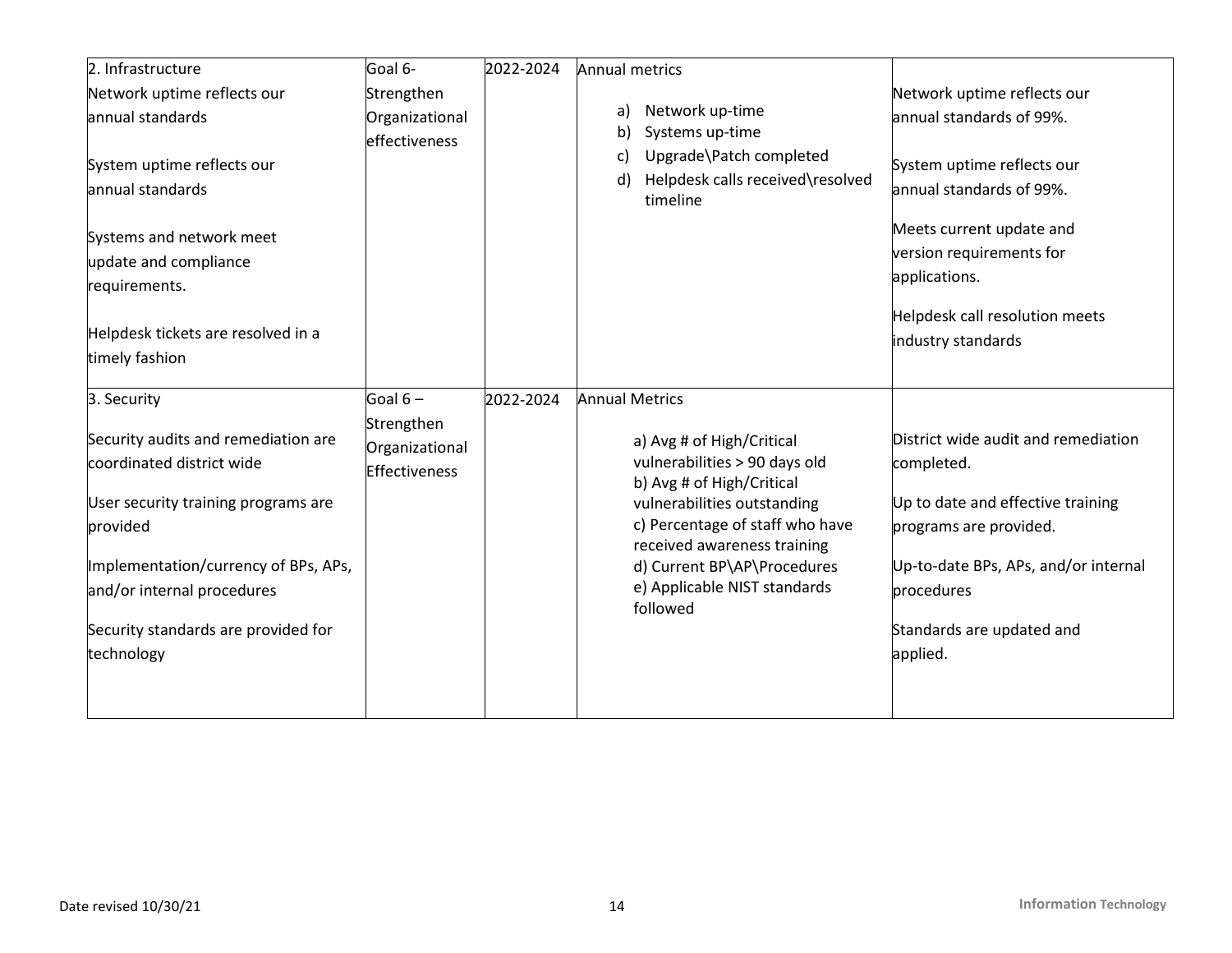| 4. Project management<br>Provide an effective technology<br>project management process.<br>Provide a project portfolio scheduling<br>process<br>Provide a transparent and timely<br>project reporting process. | Goal 6-<br>Strengthen<br>Organizational<br><b>effectiveness</b> | 2022-2024 | A submission process for new technology<br>related requests<br>Project completed within estimated<br>time requirements.<br>Project completed within budget<br>estimates.<br>A cost/benefit analysis process for<br>submission of new systems and<br>applications. | Provide an effective technology<br>project process.<br>Projects are completed on time and<br>within budget<br>Accurate and timely project reporting<br>and status updates.                                     |
|----------------------------------------------------------------------------------------------------------------------------------------------------------------------------------------------------------------|-----------------------------------------------------------------|-----------|-------------------------------------------------------------------------------------------------------------------------------------------------------------------------------------------------------------------------------------------------------------------|----------------------------------------------------------------------------------------------------------------------------------------------------------------------------------------------------------------|
| 5. Strategic planning<br>Provide for new\innovative<br>technology solutions.<br>Develop a proactive research<br>and development process<br>Update Technology Planning to<br>support new initiatives            | Goal 6-<br>Strengthen<br>Organizational<br>effectiveness        | 2022-2024 | Leadership and Advisory Committees<br>feedback<br>Review proposed new systems and<br>applications to meet district technology<br>needs.<br>Assess requirements and future technology<br>requests and work with stakeholders to<br>determine solutions.            | A Process for district<br>stakeholders in submission of<br>technology recommendations.<br>Increased functional\technical process<br>improvements<br>Accurate and timely reporting to district<br>stakeholders. |

#### **b) Summarize the results from any AUOs evaluated during the past year, including feedback on services rendered during the past year. Provide details regarding findings and plans for change or improvement of service, if needed.**

Systems and applications have maintained the availability goals

A project management office was setup and processes are being developed and implemented in spring 2021. Regular meetings with technology committees to assess IT status and improve communications have been implemented through VP meetings.

We track vulnerability scanning results and communicate them out to the appropriate IT teams. We provide online security awareness training and some in-person training. We have drafted new APs and BPs for acceptable use, security, and privacy to update policies. We have established and implemented new security standards for cloud/AWS and are moving toward using NIST standards for our overall security program.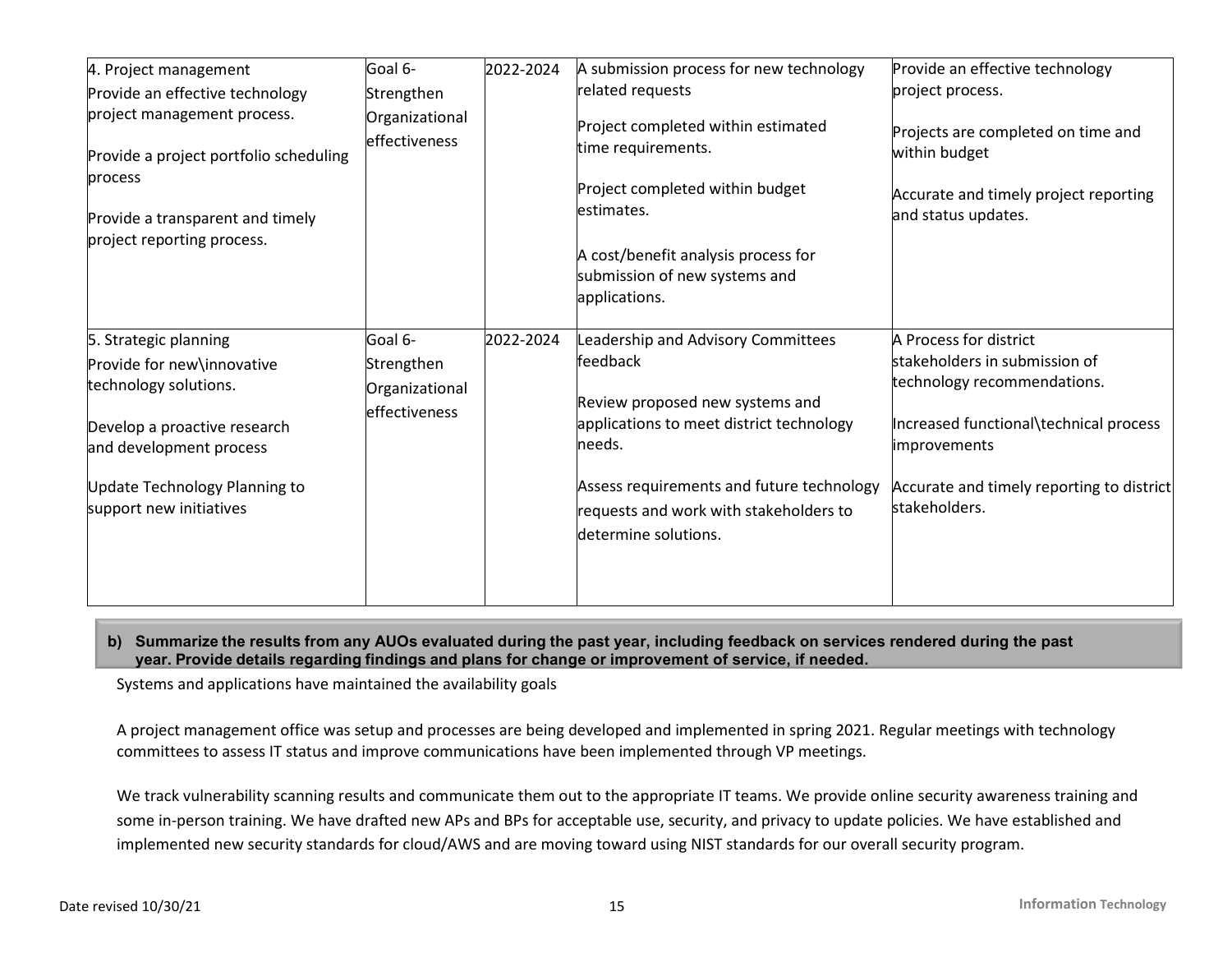# **Section Three: Key Performance Indicators (KPIs**

a) List the KPIs for the unit along with the relevant outcomes for the last 3-5 years. KPI data tracks process efficiency and demand for services. Examples of KPIs include a count of customers served, a count of services performed, the average time to complete a service, etc. They are closely related to the AUOs and should reflect the unit's core function or purpose.

| <b>Key Performance Indicators (KPIs)</b>                                              | 2016-17         | 2017-18         | 2018-19     | 2019-20    | 2020-21    |
|---------------------------------------------------------------------------------------|-----------------|-----------------|-------------|------------|------------|
| myBanWeb Uptime                                                                       | 99.95%          | 99.95%          | 99.85%      | 99.97%     | 99.98%     |
| www (bc,cc,pc,do) website uptime                                                      | >99.999%        | >99.999%        | >99.999%    | >99.999%   | >99.999%   |
| Applications implemented past 6 years - (2014 count was 19)                           | 36              | 44              | 45          | 43         | 57         |
| FTES Growth over 5 years - affects all systems, networks, applications district wide. | 5.21%           | 5.58%           | 7.74%       | $-1.24%$   | $-1.24%$   |
| % of Staff who have received security awareness training.                             | N/A             | 9.2% Online     | 9.6% Online | 10.8%      | 10.8%      |
| Average # of outstanding High/Critical vulnerabilities                                | N/A             | 326 High        | 120 H 40 C  | 216 H\59 C | 216 H\59 C |
| Average # of High/Critical vulnerabilities > 90 days old                              | N/A             | 275 High        | 168 High    | 135 H\16 C | 135 H\16 C |
| Help Desk - Tier 1: Average speed to answer initial phone call                        | $90\% < 90$ sec | $90\% < 90$ sec | 88%         | 92%        | 91%        |
| Help Desk - Tier 1: Average post call random survey scores (scale 1 to 5)             | 4               | 4               | 4.2         | 4.4        | 4.5        |
| Help Desk - Tier 1: First Call Resolution Rate                                        | 80%             | 80%             | 69%         | 77%        | 79.5%      |
| Network Uptime                                                                        | 99.9%           | 99.9%           | 99.9%       | 99.9%      | 99.9%      |
| Systems/Server Uptime                                                                 | 99.9%           | 99.9%           | 99.9%       | 99.9%      | 99.9%      |
| Key IT systems/services deployed to the Cloud (non-Banner)                            | N/A             | N/A             | N/A         | 20         | 20         |
| <b>Project Completion Rate</b>                                                        |                 |                 |             |            |            |
| Total IT & Functional Hours per Project                                               |                 |                 |             |            |            |
| Number of Change Orders per Project                                                   |                 |                 |             |            |            |
| Number of Project Requests per Year                                                   |                 |                 |             |            |            |
| <b>Budget Variance</b>                                                                |                 |                 |             |            |            |

**b) What unexpected changes or challenges did your unit encounter this cycle? How does your trend data impact your decision-making process for your unit?** 

COVID-19 increased demand for IT services, specifically on network/vpn/remote access/support side of the house, New security processes and challenges are also being researched and implemented. Also, there have been impacts on the Applications side of the house as we make changes to better operate in this new environment.

Attracting and hiring highly skilled IT staff concerns prevented us from replacing vacancies and dramatically affected the Enterprise Applications team as their size has been reduced by 22%. Staffing levels decreased as some found other employment due to higher pay, remote work options, etc.

The information systems growth in the district continues to require resources due to changes in projects, grants, state decisions, etc. The intention is to show that there has been a significant increase in demand for IT services and solutions. This includes research & development, user planning & project management, implementation of new applications and services, grant & categorical requests, and increasing ongoing maintenance of added systems.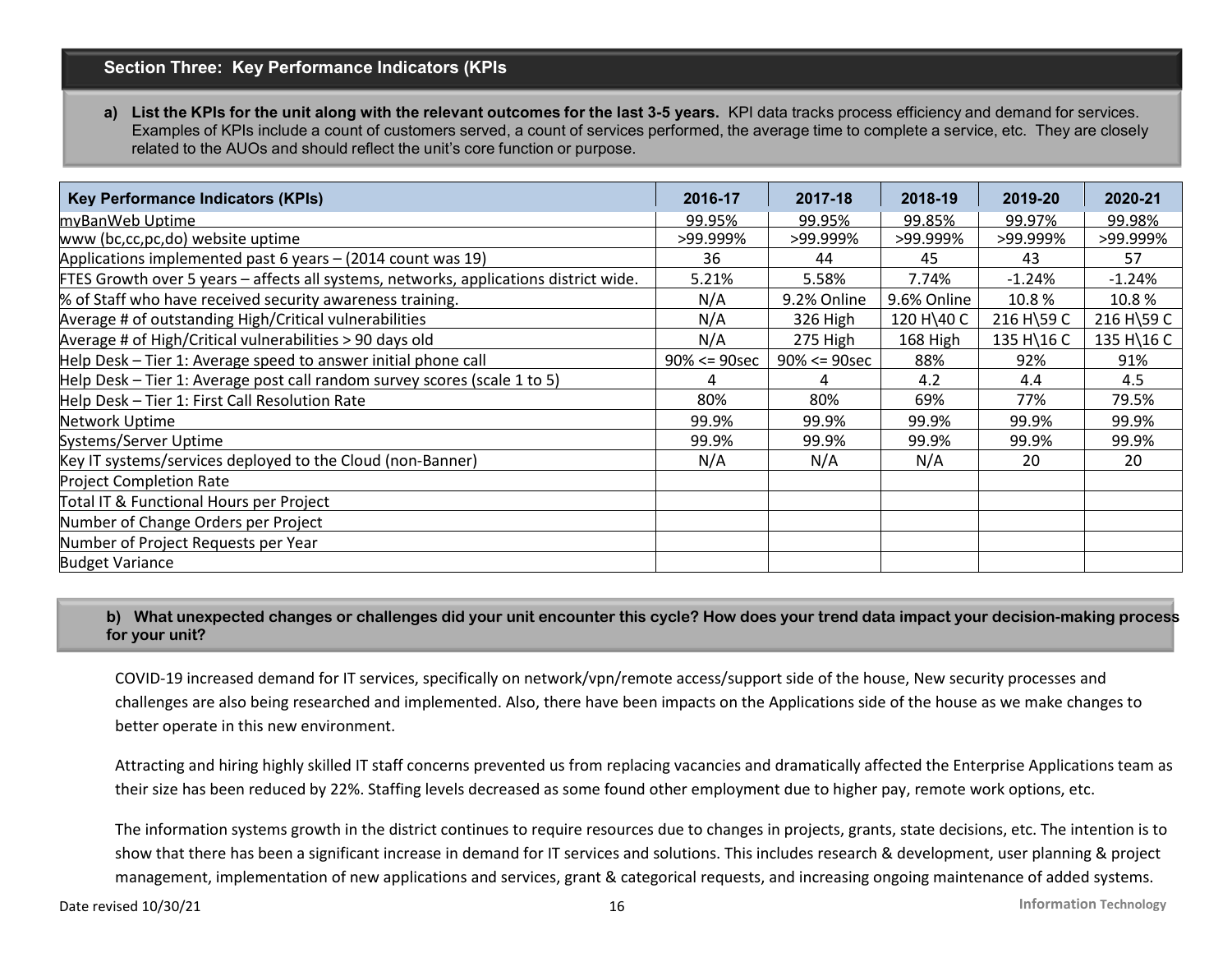# **Section Four: Progress on Unit Goals**

**a) List the unit's current goals**. For each goal, discuss progress and changes. Provide an action plan for each goal that gives the steps to completing the goal and the timeline. If unit goal is for service to a group outside of the unit, indicate which group in the last column. (Add additional rows as necessary.)

| <b>Unit Goal</b>                                                                                                     | Which<br>institutional goals<br>from the KCCD<br>Strategic Plan will<br>be advanced<br>upon completion<br>of this goal? | Progress on goal<br>achievement<br>(choose one)                                     | Status Update - Action Plan                                                                                                                                               | <b>Colleges requesting</b><br>accomplishment of this<br>goal or colleges' planning<br>indicating this need.<br>(Include supporting<br>documentation.) | Other group (besides<br>ones of the colleges)<br>requesting<br>accomplishment of this<br>goal. (Include supporting<br>documentation.) |
|----------------------------------------------------------------------------------------------------------------------|-------------------------------------------------------------------------------------------------------------------------|-------------------------------------------------------------------------------------|---------------------------------------------------------------------------------------------------------------------------------------------------------------------------|-------------------------------------------------------------------------------------------------------------------------------------------------------|---------------------------------------------------------------------------------------------------------------------------------------|
| <b>WAN Failover</b><br>Add VPN failover<br>capability to CC-IWV,<br>CC-Bishop and CC-<br>Mammoth                     | 4,6                                                                                                                     | Completed:<br>(Date)<br>$\boxtimes$ Revised:<br>(Date)<br>$\Box$ Ongoing:<br>(Date) | Partially Complete.<br>IWV Done.<br>CC-Bishop and CC-Mammoth in<br>progress.                                                                                              | All                                                                                                                                                   |                                                                                                                                       |
| <b>WAN Capacity</b><br>Increases<br>Complete Phase 1<br>connection upgrades<br>as approved/funded<br>by CCCCO        | 4,6                                                                                                                     | $\boxtimes$ Completed:<br>(Date)<br>Revised:<br>(Date)<br>Ongoing:<br>(Date)        | CCCCO funding provided for<br>upgrading PC WAN connection.<br>Project completed Summer<br>2021                                                                            | All                                                                                                                                                   |                                                                                                                                       |
| Outdoor Wi-Fi<br>Continue<br>implementation as<br>prioritized by the<br>Colleges. This goal<br>spans multiple years. | 1,4,6                                                                                                                   | Completed:<br>(Date)<br>Revised:<br>(Date)<br>$\boxtimes$ Ongoing:<br>(Date)        | Design and Engineering<br>complete. Implementation<br>ongoing.<br>Key projects completed:<br>CC-IWV<br>CC-Tehachapi<br>PC                                                 | All                                                                                                                                                   | Bond (BC), Other sites (DO<br>IT GUI)                                                                                                 |
| Emergency<br>Communications<br>Finish phone<br>deployments and<br>implement<br>integrated system.                    | 4,6                                                                                                                     | $\boxtimes$ Completed:<br>(Date)<br>Revised:<br>(Date)<br>Ongoing:<br>(Date)        | New Phone Deployments and<br>client software deployment<br>completed. Integrated systems<br>installed and ready for<br>testing/deployment at all sites<br>as of Oct 2021. |                                                                                                                                                       | <b>Risk Management</b>                                                                                                                |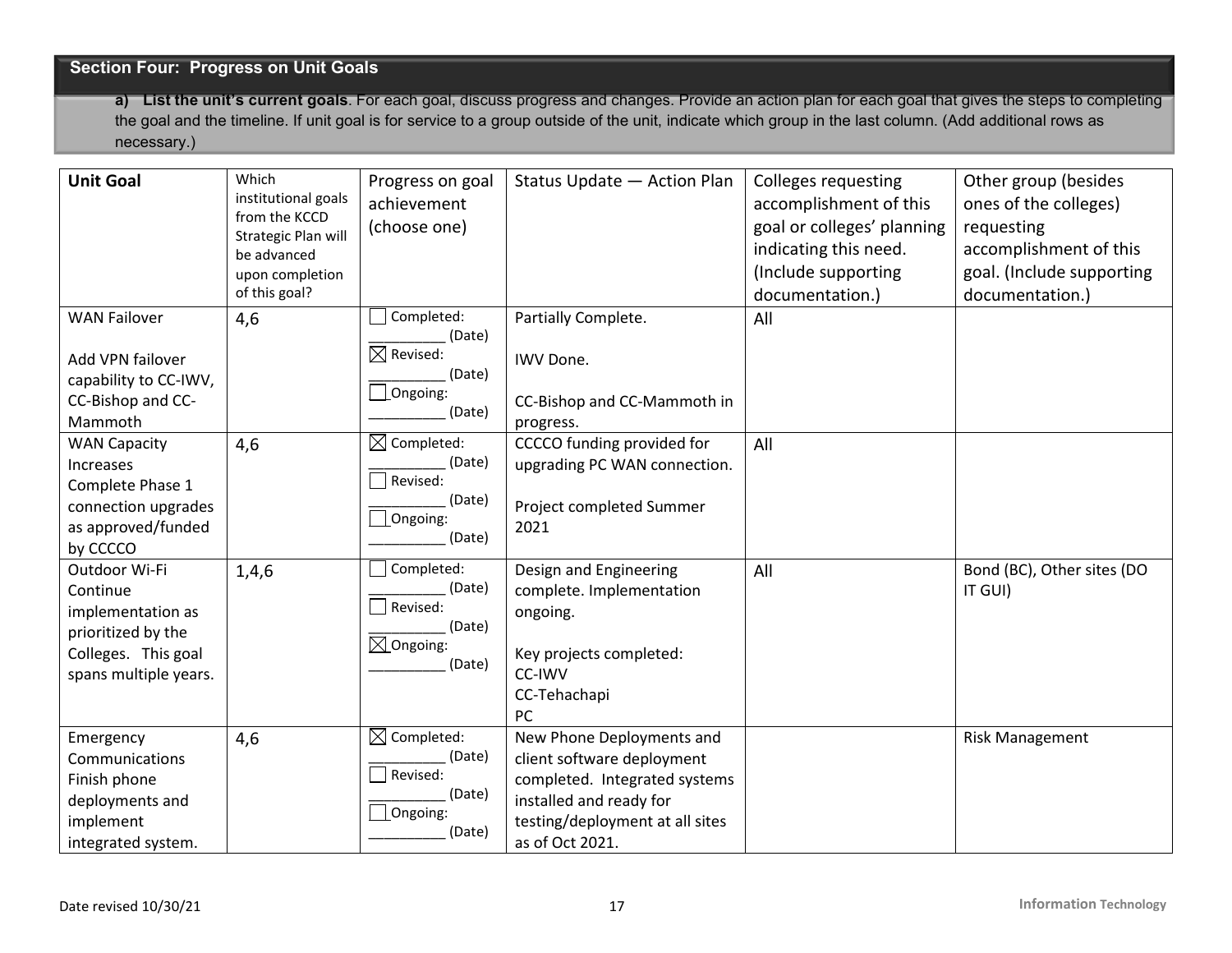| (i.e. additional applications)<br>systems.<br>$\boxtimes$ Completed:<br>Collaboration<br>6<br>Replacement of Skype and<br>Oct 2021___ (Date)<br><b>Tools Deployment</b><br>enhanced communications.<br>Revised:<br>(Date)<br>Roll-out Microsoft<br>Ongoing:                                                                                                                                                                                                                                                                                                                                                                                                            |  |
|------------------------------------------------------------------------------------------------------------------------------------------------------------------------------------------------------------------------------------------------------------------------------------------------------------------------------------------------------------------------------------------------------------------------------------------------------------------------------------------------------------------------------------------------------------------------------------------------------------------------------------------------------------------------|--|
| Teams<br>(Date)<br>chat/meeting/file<br>sharing<br>collaboration<br>software                                                                                                                                                                                                                                                                                                                                                                                                                                                                                                                                                                                           |  |
| Completed:<br>3,6<br>First-call resolution rate<br><b>DO IT Directors</b><br>Help Desk:<br><b>IT Directors</b><br>(Date)<br>increased by 8% to the<br>Revised:<br>Increase first-call<br>current level of 77%.<br>(Date)<br>resolution to more<br>$\boxtimes$ Ongoing:<br>than 70%<br>Help Desk cases actually<br>(Date)<br>decreased by about 9% (from<br>14,882 cases in 2018/2019 to<br>Increase customer<br><b>Help Desk</b><br>13,588 cases. In 2019/2020.<br>interactions by<br>Likely due to converting to<br>remote work mid-March and<br>10%<br>majority of support through<br>by other means, such as<br>email and instant messaging<br>via Skype and Teams. |  |
| $\boxtimes$ Completed: __<br>6<br><b>DO IT Directors</b><br>Accomplished ability to<br>All<br>Increase remote<br>June 2021____<br>device management<br>windows OS patch and apply<br>(Date)<br>capabilities<br>changes to remote devices.<br>$\Box$ Revised:<br>(Date)<br>Improve/Streamline<br>$\Box$ Ongoing:<br>Device management<br>(Date)<br>(Patching, Security)<br><b>Information Technology</b><br>Date revised 10/30/21<br>18                                                                                                                                                                                                                                 |  |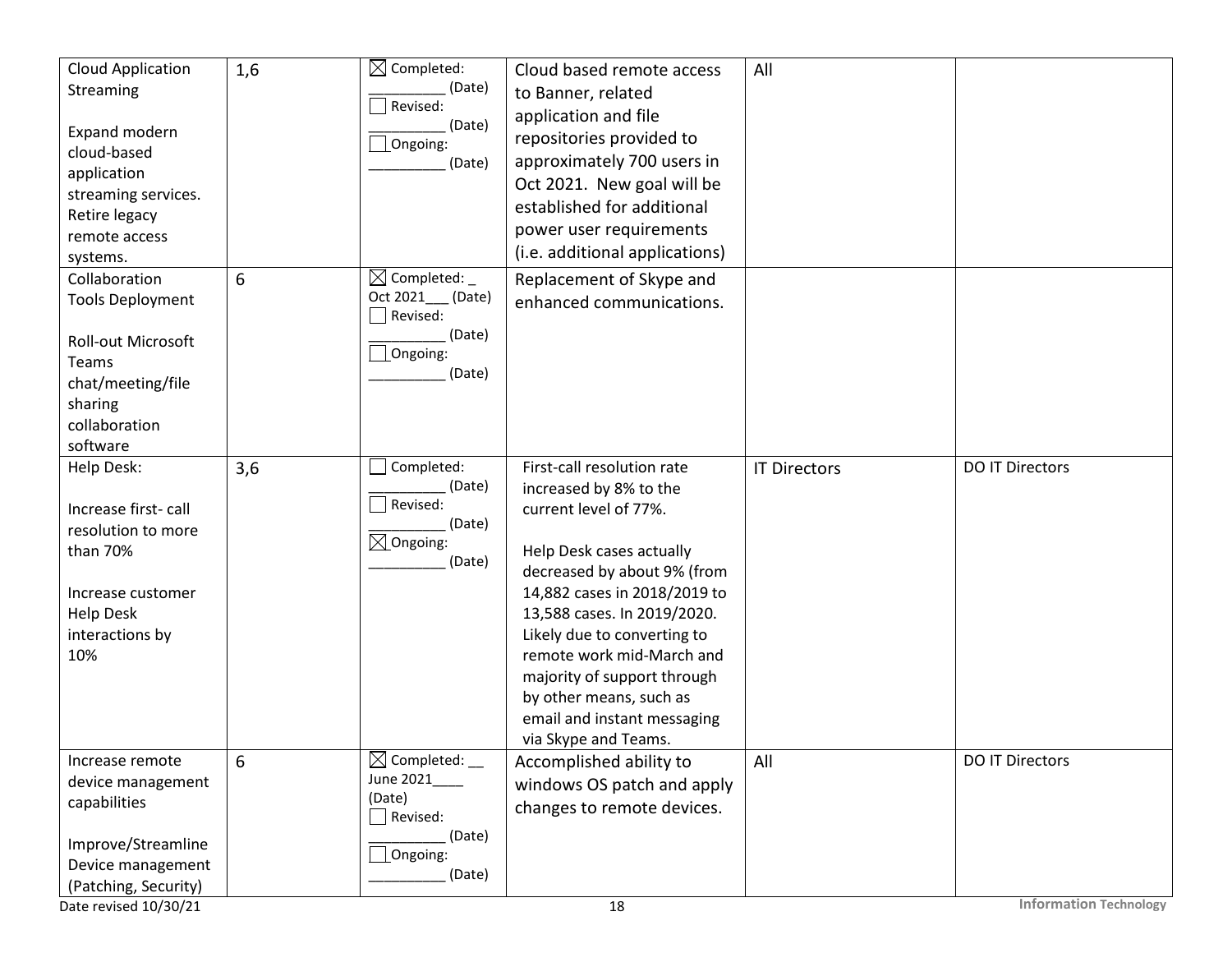| for supporting<br>remote workforce.<br>(InTune)                                                                                                               |      |                                                                                                         |                                                                                                                                                           |                |
|---------------------------------------------------------------------------------------------------------------------------------------------------------------|------|---------------------------------------------------------------------------------------------------------|-----------------------------------------------------------------------------------------------------------------------------------------------------------|----------------|
| <b>Cloud Migration</b><br>WAVE <sub>2</sub><br>Complete WAVE 2<br>(20/21) of application<br>migrations to the<br>Cloud (Amazon Web<br>Services)               | 1, 6 | $\boxtimes$ Completed: _<br>July 2021_____<br>(Date)<br>Revised:<br>(Date)<br>$\Box$ Ongoing:<br>(Date) | Applications slated for<br>migration in 20/21 were<br>completed.                                                                                          |                |
| Maintain Hardware<br>Replacement<br>Planning across all<br>areas<br>Analyze, Plan, Budget<br>and Replace core IT<br>Infrastructure over<br>multi-year period. | 6    | Completed: _<br>(Date)<br>Revised:<br>(Date)<br>$\boxtimes$ Ongoing:<br>(Date)                          | Planning for 20/21<br>maintained and utilized to<br>replace necessary<br>infrastructure.                                                                  |                |
| Implement district<br>security program<br>plan                                                                                                                | 6    | Completed:<br>(Date)<br>Revised:<br>(Date)<br>$\boxtimes$ Ongoing:<br>(Date)                            | We are continuing to<br>execute on the plan for our<br>security program.                                                                                  | DO IT Security |
| Comprehensive<br>security policies<br>and standards                                                                                                           | 6    | Completed:<br>(Date)<br>$\Box$ Revised:<br>(Date)<br>$\boxtimes$ Ongoing:<br>(Date)                     | We have proposed<br>comprehensive standards<br>and implemented cloud<br>security standards.                                                               | DO IT Security |
| Implement<br>endpoint security<br>monitoring                                                                                                                  | 6    | Completed:<br>(Date)<br>Revised:<br>(Date)<br>$\boxtimes$ Ongoing:<br>(Date)                            | Moved to CrowdStrike as our<br>AV Replacement/endpoint<br>security software and<br>deployment is now an<br>ongoing program as we roll<br>out new devices. | DO IT Security |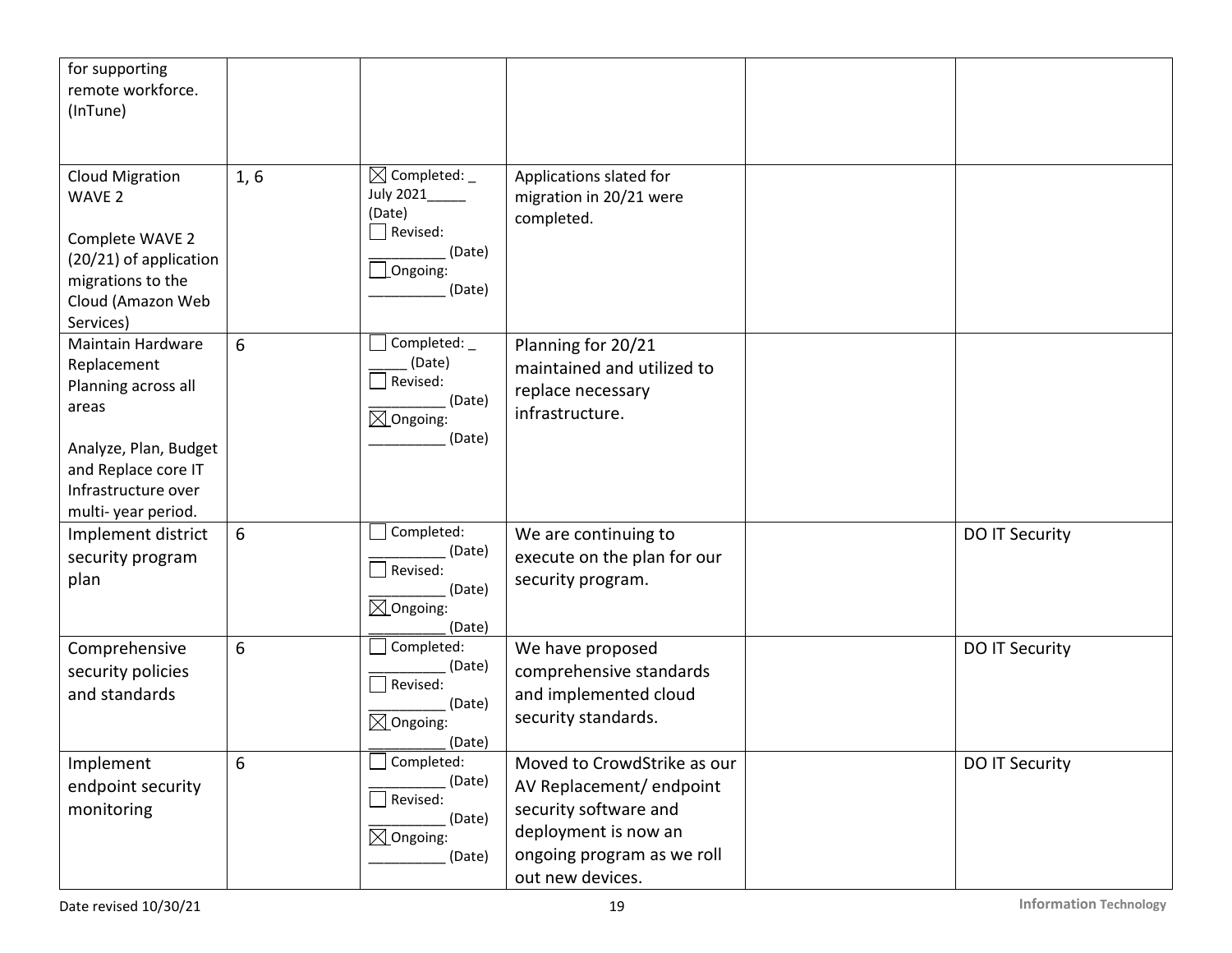| Implement IdM\<br>SSO application<br><b>Implement Banner</b><br>$9$ NGS - in the<br>cloud | 6<br>6 | Completed:<br>(Date)<br>$\Box$ Revised:<br>(Date)<br>$\boxtimes$ Ongoing:<br>(Date)<br>Completed:<br>(Date)<br>Revised:<br>(Date)<br>$\boxtimes$ Ongoing:<br>(Date) | Will implement Okta<br>solution to address single<br>sign on, onboarding,<br>automated work flows.<br>The project is underway and<br>working with functional<br>teams for validation, review,<br>and testing                                              |                            | <b>DO IT Security</b>        |
|-------------------------------------------------------------------------------------------|--------|---------------------------------------------------------------------------------------------------------------------------------------------------------------------|-----------------------------------------------------------------------------------------------------------------------------------------------------------------------------------------------------------------------------------------------------------|----------------------------|------------------------------|
| <b>Implement District</b><br>Data Warehouse<br>Project.                                   | 6      | Completed:<br>(Date)<br>$\Box$ Revised:<br>(Date)<br>$\boxtimes$ Ongoing:<br>(Date)                                                                                 | Remaining items from Phase<br>1, 2, and 3 have been rolled<br>into a new Phase 4 expected<br>to be complete by the end of<br>the fiscal year.                                                                                                             | <b>Bakersfield College</b> | DO IR Department             |
| Banner 9 - Phase 3<br>$-$ SSB<br>Updates/ITIL/etc.                                        | 6      | Completed:<br>(Date)<br>Revised:<br>(Date)<br>$\boxtimes$ Ongoing:<br>(Date)                                                                                        | SSB installed March 2019,<br>still in testing/validation<br>stage. SSB 9 registration is<br>scheduled go-live in Feb<br>2022 based on testing and<br>planning with the colleges                                                                           |                            | DO IT Systems<br>Maintenance |
| <b>Banner</b><br>Standardization                                                          | 6      | Completed:<br>(Date)<br>Revised:<br>(Date)<br>$\boxtimes$ Ongoing:<br>(Date)                                                                                        | Banner standardization has<br>been integrated into the<br>Ellucian Open SaaS project.<br>Mod-conversion meetings<br>have been conducted to<br>review all non-standard<br>Banner process these are<br>being re-architected to meet<br>Open SaaS standards. |                            | DO IT Systems<br>Maintenance |
| Document Imaging                                                                          | 6      | $\boxtimes$ Completed:<br>(Date)<br>Revised:<br>(Date)<br>$\Box$ Ongoing:<br>(Date)                                                                                 | The document imaging is<br>complete. Some legacy<br>scanning activity is being<br>completed.                                                                                                                                                              |                            | DO IT Systems<br>Maintenance |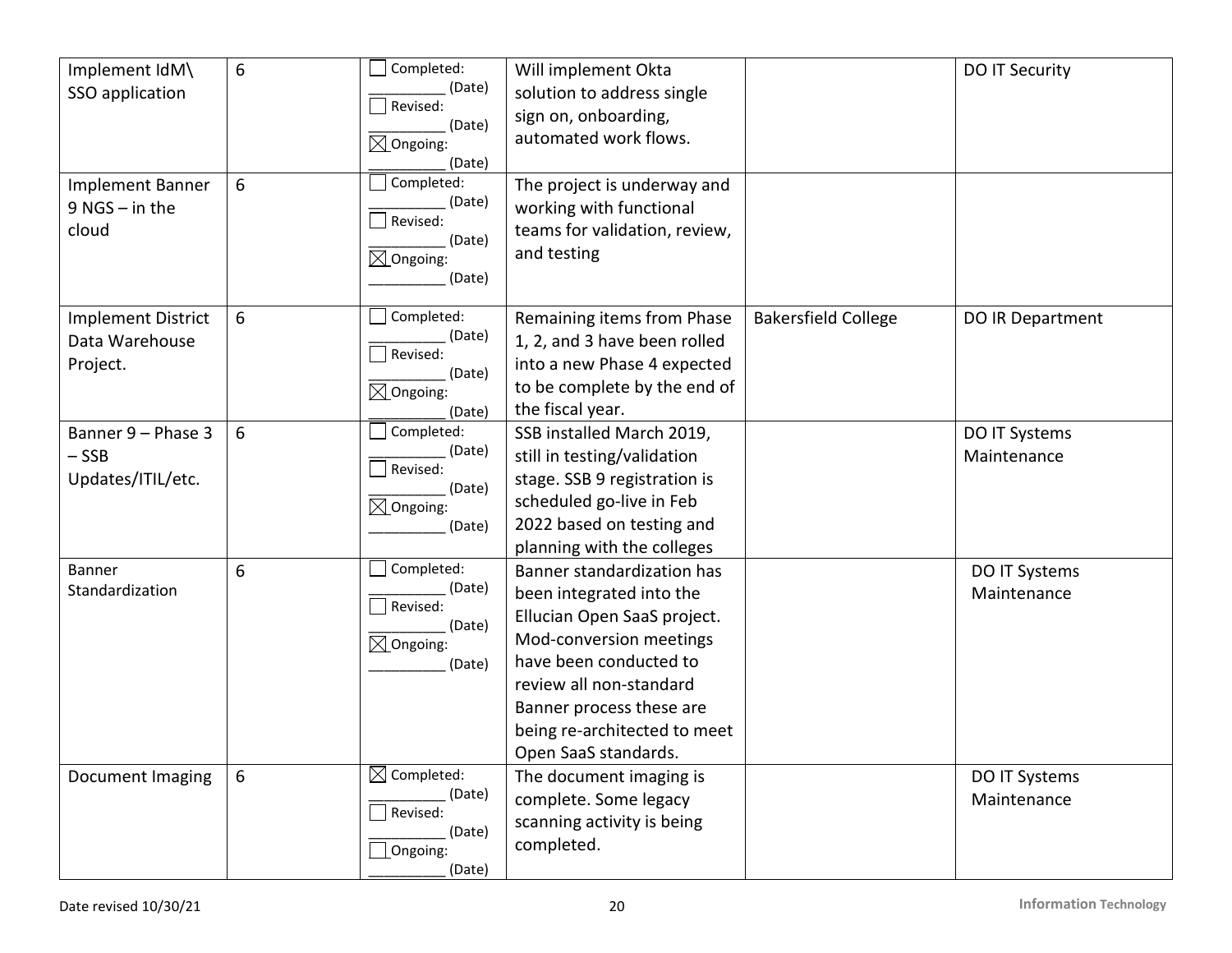| DegreeWorks<br>Upgrade | #6 | $\boxtimes$ Completed:<br>(Date)<br>  Revised:<br>(Date)<br>$\Box$ Ongoing:<br>(Date) | The DegreeWorks upgrade is<br>complete.                                                                                                                                                                                              |  |
|------------------------|----|---------------------------------------------------------------------------------------|--------------------------------------------------------------------------------------------------------------------------------------------------------------------------------------------------------------------------------------|--|
| Banner Open SaaS       | #6 | Completed:<br>(Date)<br>Revised:<br>(Date)<br>$\boxtimes$ Ongoing:<br>(Date)          | A full analysis of the existing<br>Banner customizations has<br>been completed. The next<br>phase, which has begun,<br>requires customized<br>processes and processes to<br>be re-architected to comply<br>with Open SaaS standards. |  |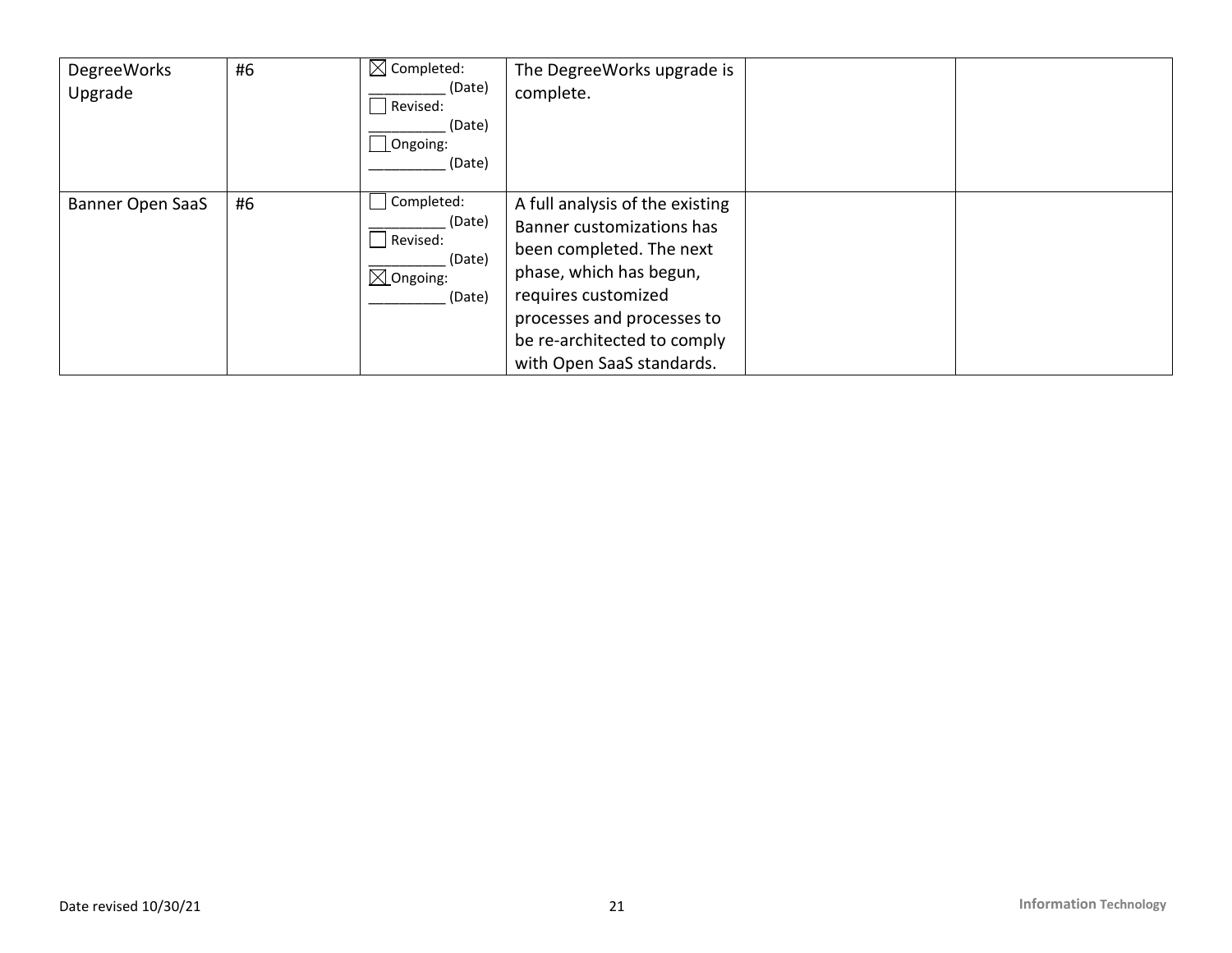# **a) List new or revised goals, if applicable. (Add additional rows as necessary.)**

| <b>Replacement Goal</b>                  | Which institutional<br>goals from the KCCD<br>Strategic Plan will be<br>advanced upon<br>completion of this<br>goal? | Status Update - Action<br>Plan                                                                          | <b>Colleges requesting</b><br>accomplishment of<br>this goal or colleges'<br>planning indicating<br>this need. (Include<br>supporting<br>documentation.) | Other group<br>(besides ones of the<br>colleges) requesting<br>accomplishment of<br>this goal. (Include<br>supporting<br>documentation.) |
|------------------------------------------|----------------------------------------------------------------------------------------------------------------------|---------------------------------------------------------------------------------------------------------|----------------------------------------------------------------------------------------------------------------------------------------------------------|------------------------------------------------------------------------------------------------------------------------------------------|
| <b>WAN Failover</b>                      | 4, 6                                                                                                                 | Add VPN failover capability to<br>CC-IWV, CC-Bishop and CC-<br>Mammoth                                  | ALL                                                                                                                                                      |                                                                                                                                          |
| <b>Cloud Migrations WAVE 3</b>           | 1, 6                                                                                                                 | Continue WAVE 2 of<br>application migrations to the<br>Cloud (Amazon Web Services)                      | ALL                                                                                                                                                      |                                                                                                                                          |
| Outdoor Wi-Fi                            | 1, 4, 6                                                                                                              | Continue implementation as<br>prioritized by the Colleges.<br>This goal spans multiple years.           | ALL                                                                                                                                                      |                                                                                                                                          |
| Remote access upgrades                   | 6                                                                                                                    | Upgrade our remote access<br>applications to support<br>students, faculty, and staff                    | ALL                                                                                                                                                      |                                                                                                                                          |
| <b>Cloud Application Streaming</b>       | 1, 6                                                                                                                 | Expand modern cloud-based<br>application streaming services.<br>Retire legacy remote access<br>systems. | ALL                                                                                                                                                      |                                                                                                                                          |
| <b>Collaboration Tools</b><br>Deployment | 6                                                                                                                    | <b>Roll-out Microsoft Teams</b><br>chat/meeting/file sharing<br>collaboration software                  | ALL                                                                                                                                                      |                                                                                                                                          |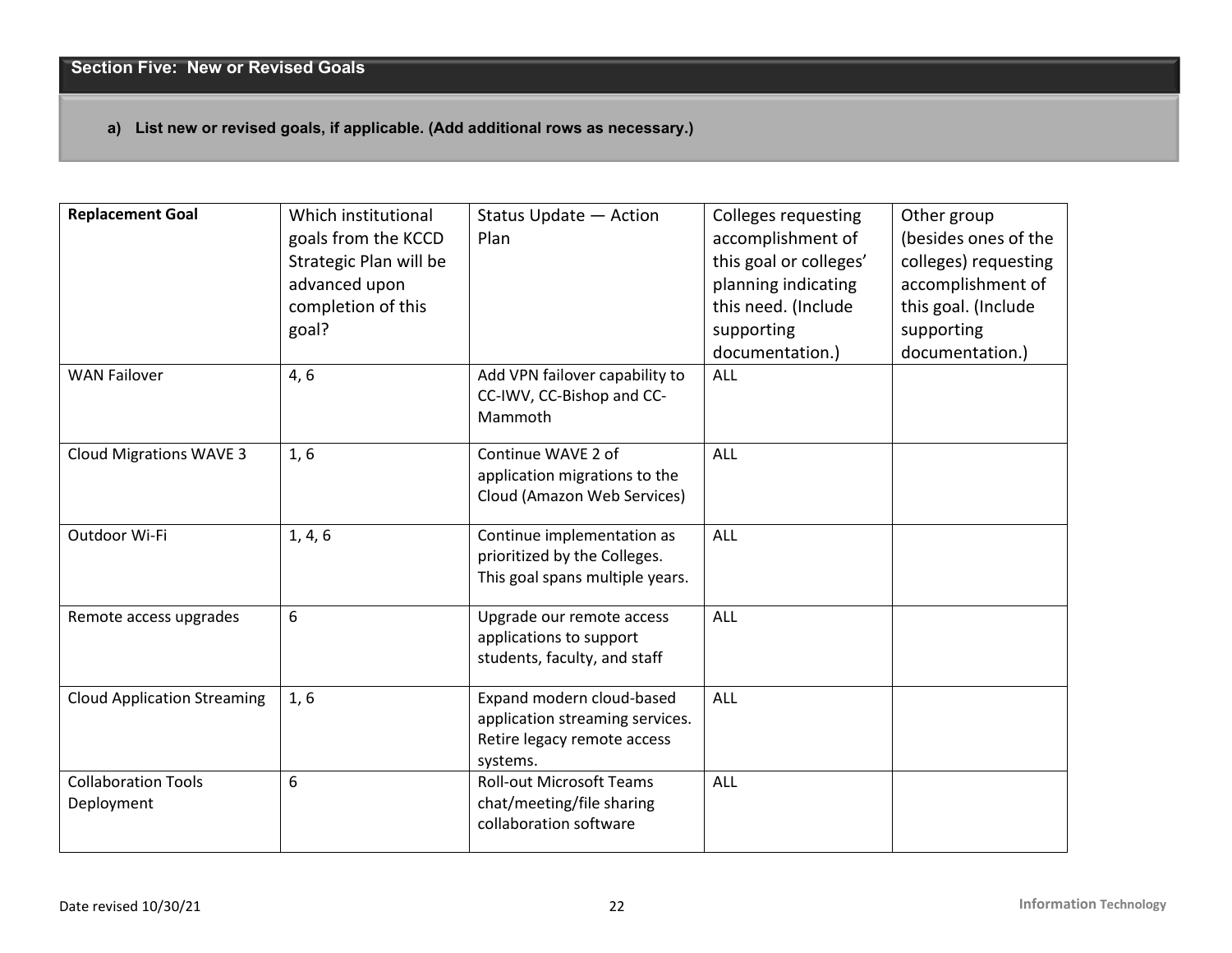| Increase remote device<br>management capabilities                           | 6 | Improve/Streamline Device<br>management (Patching,<br>Security) for supporting<br>remote workforce. (InTune)           | ALL        |                                                           |
|-----------------------------------------------------------------------------|---|------------------------------------------------------------------------------------------------------------------------|------------|-----------------------------------------------------------|
| <b>Maintain Hardware</b><br><b>Replacement Planning across</b><br>all areas | 6 | Analyze, Plan, Budget and<br>Replace core IT Infrastructure<br>over multi-year period.                                 | <b>ALL</b> |                                                           |
| Migrate to a new IdM\SSO<br>System                                          | 6 | We are in the process of<br>migrating to Okta.                                                                         | ALL        | DO IT Security.                                           |
| Cloud Security                                                              | 6 | Update policies and<br>procedures for cloud security.                                                                  | <b>ALL</b> | DO IT Security.                                           |
| <b>User Awareness Training</b>                                              | 6 | Establish a training program<br>for new hires at DO, PC and CC.<br>Program established at BC.                          | <b>ALL</b> | DO IT Security.                                           |
| Banner 9 NGS SaaS upgrade                                                   | 6 | Plan in development and<br>implementation of Banner 9 in<br>the new cloud environment                                  | BC, PC, CC | DO IT - systems<br>maintenance                            |
| Document Imaging                                                            | 6 | A&R, FinAid, HR, Business<br>Services live will share funding<br>for scanning of historical<br>documents               | BC, PC, CC | DO HR, DO Business<br>Services, DO<br>Chancellor's Office |
| DualEnroll.com                                                              | 6 | Expand this application to the<br>other colleges and Banner<br>integration. Enrollment,<br>student success, and Equity | BC, PC, CC |                                                           |
| <b>CRM Recruit</b>                                                          | 6 | Implement this application at<br>the colleges. Enrollment,<br>student success, and Equity                              | BC, PC, CC | Chancellor's Office                                       |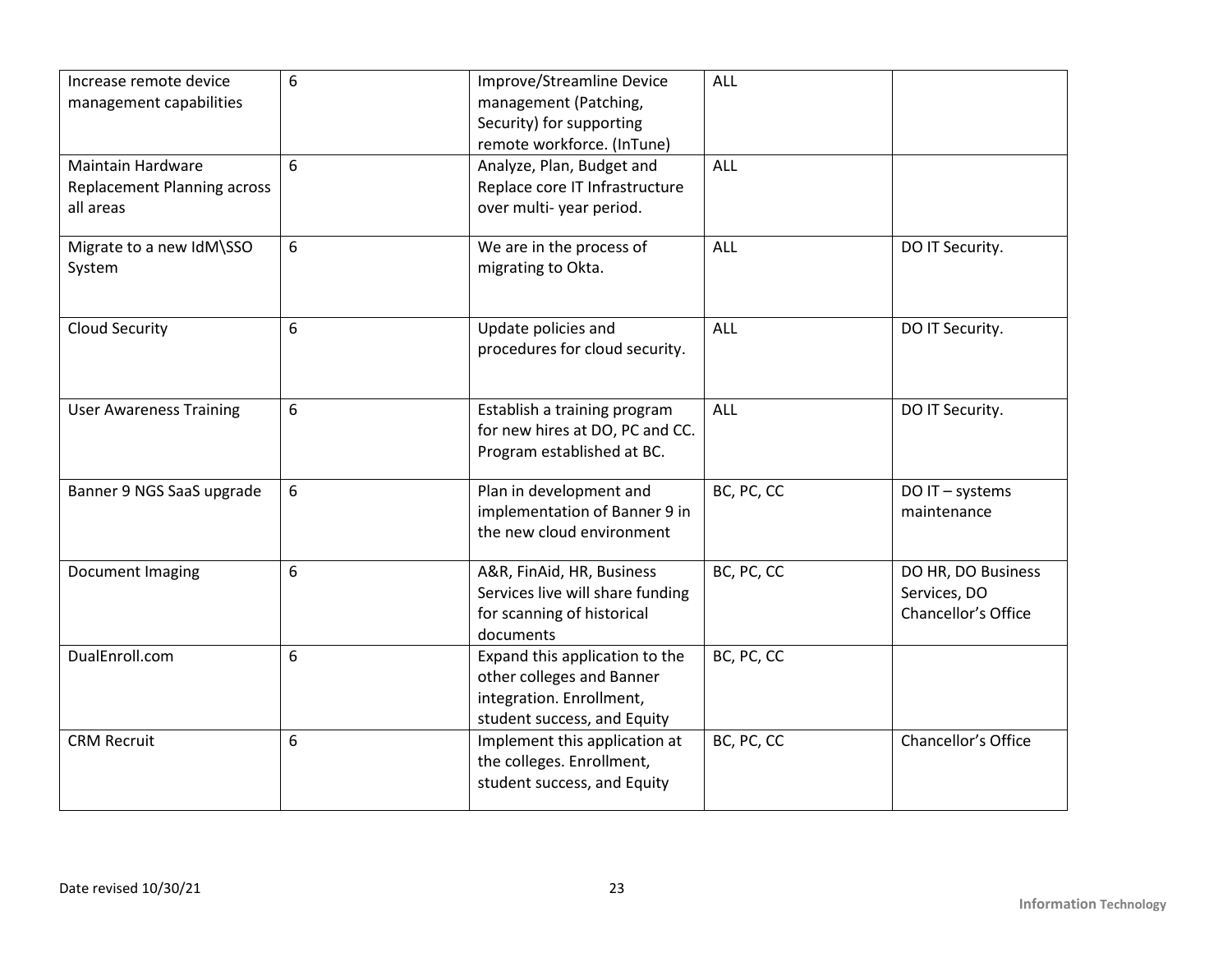| <b>Experince Student Portal and</b><br>Mobile solution | 6 | Implement this application for<br>student portal and mobile<br>solution. Enrollment, student<br>success, and Equity                                             | BC, PC, CC | DO IT - systems<br>maintenance                                  |
|--------------------------------------------------------|---|-----------------------------------------------------------------------------------------------------------------------------------------------------------------|------------|-----------------------------------------------------------------|
| <b>TouchNet Cashiering</b>                             | 6 | Modernize student account<br>cashiering and provide a<br>robust student account<br>management application.                                                      | BC, PC, CC | <b>Business Services,</b><br><b>Admissions &amp;</b><br>Records |
| <b>Winter Session</b>                                  | 6 | Develop Banner 9 solution for<br>winter sessions. Enrollment,<br>student success, and Equity                                                                    | BC, PC, CC |                                                                 |
| Banner 9 Multi-semester<br>Registration                | 6 | New Banner 9 feature to be<br>setup. Enrollment, student<br>success, and Equity                                                                                 | BC, PC, CC |                                                                 |
| Web Redesign                                           | 6 | Web site upgrade and features<br>enhancements                                                                                                                   | BC, PC, CC |                                                                 |
| Axiom Budget Software                                  | 6 | Replace the de-supported<br>and antiquated budget<br>development tool with a<br>modern and robust<br>application. Improve the<br>budget development<br>process. | <b>ALL</b> | <b>Business Services</b>                                        |
|                                                        |   |                                                                                                                                                                 |            |                                                                 |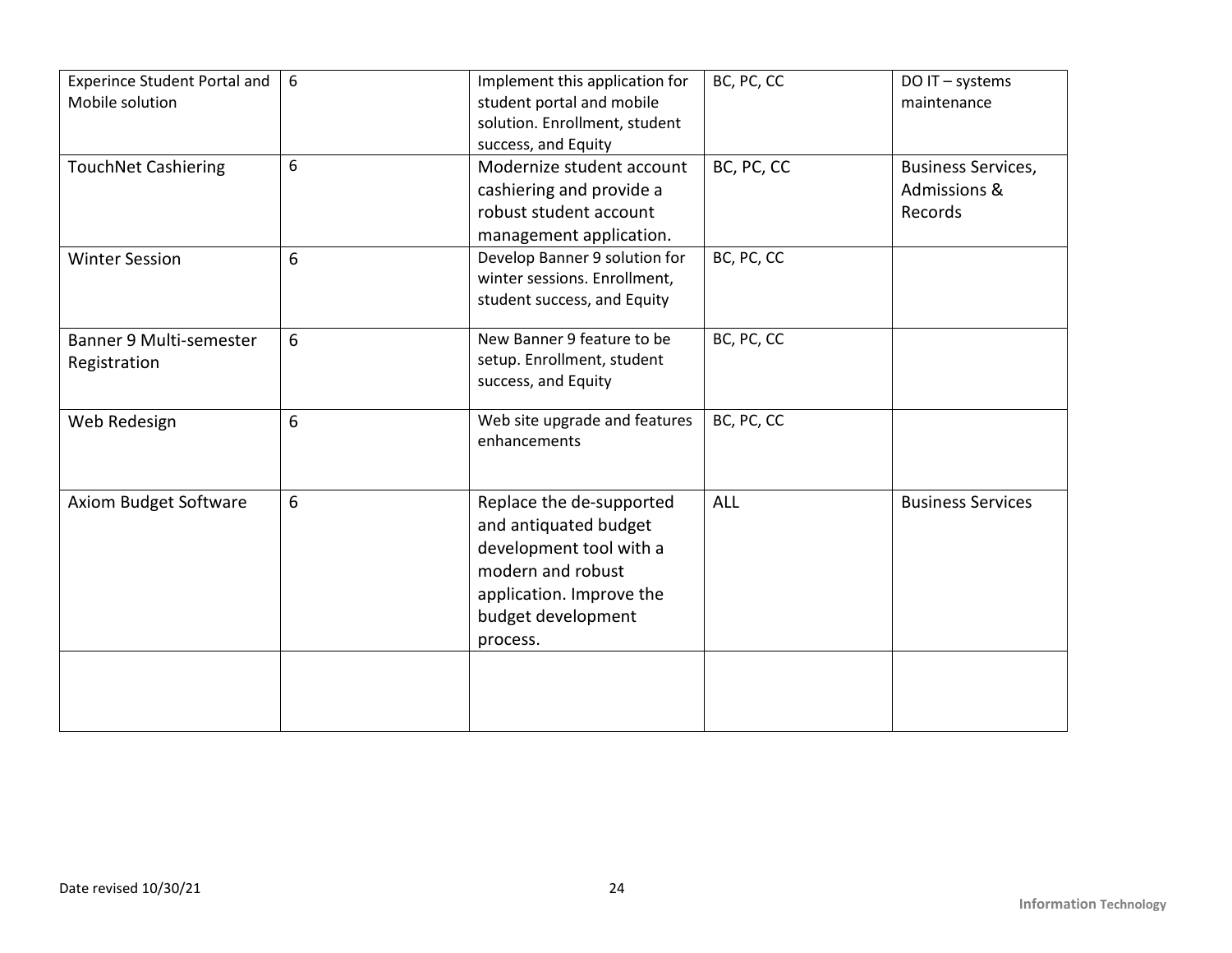# **Section Six: Current Unit Resources**

a) List the unit's current resource levels by outlining existing staff, listing (major) technology/equipment the unit uses, describing the space **the unit occupies, and the unit's current budget.**

| <b>Resources</b>                            |                                        | <b>Current Level</b>                |                                                                                                                                             |                                |  |
|---------------------------------------------|----------------------------------------|-------------------------------------|---------------------------------------------------------------------------------------------------------------------------------------------|--------------------------------|--|
| <b>Staffing</b>                             | <b>Chief Information Officer</b>       |                                     | Database Administrator II                                                                                                                   | Data Warehouse Developer (2)   |  |
| (list current staffing levels)              | Administrative Assistant               |                                     | ERP Analyst II (2)                                                                                                                          | Data Warehouse Administrator   |  |
|                                             | DA III                                 |                                     | ERP Analyst I (7)                                                                                                                           | <b>Systems Support Analyst</b> |  |
|                                             |                                        | Director of IT Infrastructure       | Cloud Infrastructure Engineer                                                                                                               | <b>WAN</b> Engineer            |  |
|                                             |                                        | Director of Enterprise Applications | Cloud Applications Engineer                                                                                                                 | Network Engineer (3)           |  |
|                                             | Director of IT Security                |                                     | <b>Security Engineer</b>                                                                                                                    | Senior Systems Administrator   |  |
|                                             | Applications                           | Associate Director of Enterprise    | Ident, Mgmt. Engineer                                                                                                                       | Systems Administrator (2)      |  |
|                                             | IT Customer Support Operations Manager |                                     | Systems Support Specialist I                                                                                                                |                                |  |
|                                             | Project Manager (2)                    |                                     | IT Support Specialist                                                                                                                       |                                |  |
| <b>Technology / Equipment</b>               |                                        |                                     | Personal computers, printers, copiers, safes, servers, storage systems, network infrastructure, data center equipment and modular furniture |                                |  |
| Space / Facilities                          |                                        | Office located at the Weill Center  |                                                                                                                                             |                                |  |
| <b>Budget (Unrestricted) Total</b>          |                                        | Notes (if any)                      |                                                                                                                                             |                                |  |
| 1000 (Academic Salaries)                    |                                        |                                     |                                                                                                                                             |                                |  |
| 2000 (Classified Salaries)                  |                                        | \$3,766,689                         |                                                                                                                                             |                                |  |
| 3000 (Employee Benefits)                    |                                        | \$1,814,147                         |                                                                                                                                             |                                |  |
| 4000 (Supplies & Materials)                 |                                        | \$23,895                            |                                                                                                                                             |                                |  |
| 5000 (Operating Expenses and Services)      |                                        | \$5,933,920                         |                                                                                                                                             |                                |  |
| 6000 (Capital Outlay)                       |                                        | \$3793,500                          |                                                                                                                                             |                                |  |
| 7000 (Other Outgo)                          |                                        |                                     |                                                                                                                                             |                                |  |
| <b>Budget (Unrestricted) Total</b>          |                                        | \$12,332,150                        |                                                                                                                                             |                                |  |
| <b>Budget (Contract/Community Ed) Total</b> |                                        | \$                                  |                                                                                                                                             |                                |  |

The budget increase from last year is due to the increase in requests for new IT applications, license increases, and related support costs:

- 1. Wi-Fi Project Outdoor
- 2. Doc Imaging scanning for Colleges\DO
- 3. Web site upgrade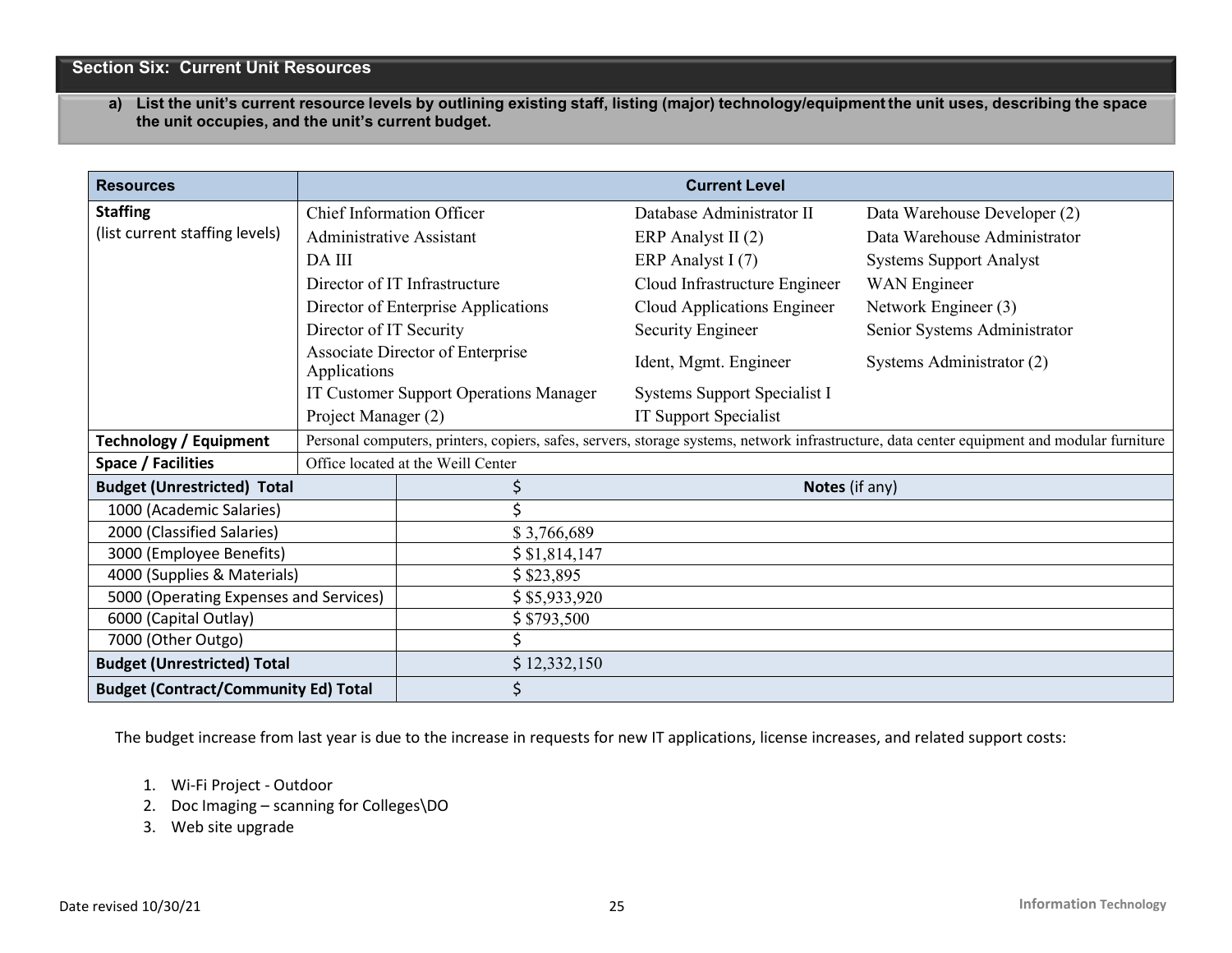# **Section Seven: Resource Request Analysis**

Discuss the impact of new resources your unit is requesting for next year's cycle that are in addition to what your unit currently has in this cycle. Indicate the expected cost along with the rationale. If a college is not requesting the new resource, leave the "College(s) requesting" column blank. Rank the proposals in order of their importance to the unit ("1" is most important; "5" is least important)

| <b>Resource Category</b><br><b>Positions:</b><br>Discuss the impact new and/or<br>replacement management and/or staff<br>will have on your unit's service to the<br>colleges.                                                          | <b>Resource Requested</b><br>(Include Cost)<br>$\boxtimes$ 1: Classified Staff<br>$\boxtimes$ 2: Administrator<br>1.Deputy CIO (~165k)<br>2.Assoc.Director Ent. Apps (~140k)<br>3. Business Analysts - 5 (~332k)<br>4. Systems Admin (~81k)<br>5. Systems Support Analyst ~(62k)<br>6. Cloud Infrastructure Engineer (~85)<br>7. Security Engineer ~(83k)<br>8. Contracts Specialist (TBD) | Discuss how the new resource<br>will impact your unit's<br>effectiveness in providing service<br>to the colleges or other groups<br>and what college planning<br>reflects or suggests this need.<br>New enrollment, student success,<br>$\bullet$<br>and equity initiatives<br>District FTE & Systems Growth<br>$\bullet$<br>Support colleges due to changing<br>$\bullet$<br>technology<br>Extensive backlog of requests &<br>$\bullet$<br>integrations for colleges<br>Research Data Warehouse & IR Staff<br>$\bullet$<br>Increase at all colleges<br>Staffing levels significantly lower<br>$\bullet$<br>compared with other like districts.<br>Increase in contracting requirements<br>$\bullet$<br>and compliance requirements<br>Increased operational reports are<br>$\bullet$<br>being requested. | College(s)<br>requesting this new<br>resource to your<br>unit. (Leave blank if<br>no college requests<br>the new resource.) | Rank<br>$\mathbf{1}$ |
|----------------------------------------------------------------------------------------------------------------------------------------------------------------------------------------------------------------------------------------|--------------------------------------------------------------------------------------------------------------------------------------------------------------------------------------------------------------------------------------------------------------------------------------------------------------------------------------------------------------------------------------------|-----------------------------------------------------------------------------------------------------------------------------------------------------------------------------------------------------------------------------------------------------------------------------------------------------------------------------------------------------------------------------------------------------------------------------------------------------------------------------------------------------------------------------------------------------------------------------------------------------------------------------------------------------------------------------------------------------------------------------------------------------------------------------------------------------------|-----------------------------------------------------------------------------------------------------------------------------|----------------------|
| <b>Professional Development:</b><br>Describe briefly, the effectiveness of<br>the professional development your unit<br>will be engaged in (either providing or<br>attending) during the next cycle                                    | $\boxtimes$ 1: Provide Professional<br>Development<br>$\boxtimes$ 2: Attend Professional<br>Development (~50k)                                                                                                                                                                                                                                                                             | Increased turnover has resulted in 5<br>positions in the Enterprise Application<br>area. We will need to train these new<br>employees to effectively support their<br>assigned areas.                                                                                                                                                                                                                                                                                                                                                                                                                                                                                                                                                                                                                     | Training provided to<br>college staff as a direct<br>result of new/ongoing<br>projects and systems<br>integration.          | $\overline{2}$       |
| <b>Facilities:</b><br>If your unit receives a building remodel<br>or renovation, additional furniture or<br>beyond routine maintenance, explain<br>how this request or requests will<br>impact your unit's service to the<br>colleges. | 1: Space Allocation<br>2: Renovation<br>3: Furniture<br>4: Other<br>5: Beyond Routine Maintenance                                                                                                                                                                                                                                                                                          |                                                                                                                                                                                                                                                                                                                                                                                                                                                                                                                                                                                                                                                                                                                                                                                                           |                                                                                                                             |                      |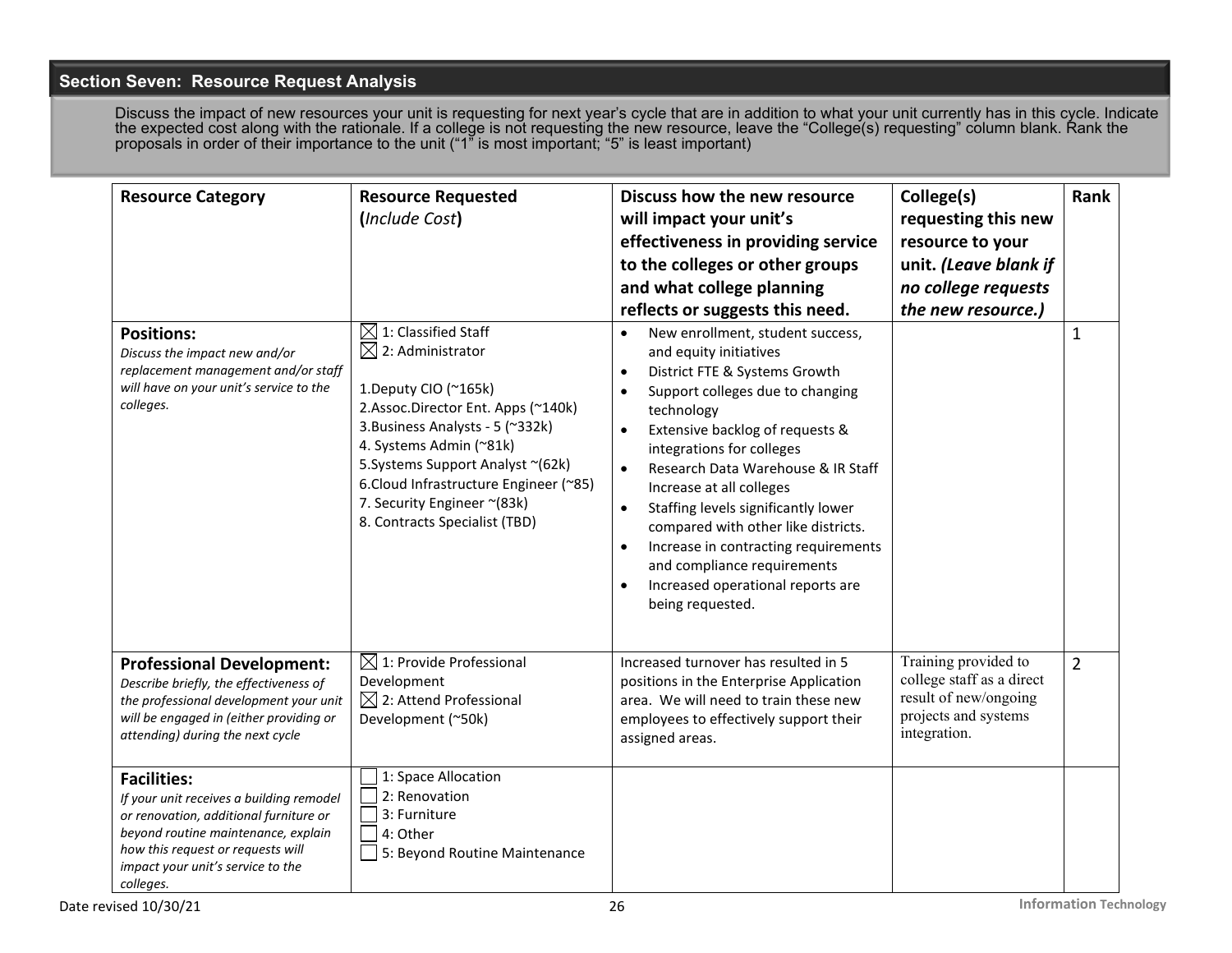Discuss the impact of new resources your unit is requesting for next year's cycle that are in addition to what your unit currently has in this cycle. Indicate the expected cost along with the rationale. If a college is not requesting the new resource, leave the "College(s) requesting" column blank. Rank the proposals in order of their importance to the unit ("1" is most important; "5" is least important)

| <b>Resource Category</b>                                                                                                                                                                                                               | <b>Resource Requested</b><br>(Include Cost)                                  | Discuss how the new resource<br>will impact your unit's<br>effectiveness in providing<br>service to the colleges or other<br>groups and what college<br>planning reflects or suggests<br>this need. |           | College(s) requesting<br>this new resource to<br>your unit. (Leave blank<br>if no college requests<br>the new resource.) | Rank |
|----------------------------------------------------------------------------------------------------------------------------------------------------------------------------------------------------------------------------------------|------------------------------------------------------------------------------|-----------------------------------------------------------------------------------------------------------------------------------------------------------------------------------------------------|-----------|--------------------------------------------------------------------------------------------------------------------------|------|
| Technology:<br>If your unit receives technology<br>(audio/visual - projectors, TV's,<br>document cameras) and computers,,<br>explain how this request or requests<br>will impact your unit's service to the<br>colleges.               | 1: Replacement Technology<br>2: New Technology<br>3: Software<br>4:<br>Other |                                                                                                                                                                                                     |           |                                                                                                                          |      |
| <b>Other Equipment:</b><br>If your unit receives equipment that is<br>not considered audio/visual or<br>computer equipment technology,,<br>explain how this request or requests<br>will impact your unit's service to the<br>colleges. | 1: Replacement<br>$2:$ New<br>3:<br>Other                                    |                                                                                                                                                                                                     |           |                                                                                                                          |      |
|                                                                                                                                                                                                                                        | Total cost of resource needs over and above current budget allocation:       |                                                                                                                                                                                                     | \$957,173 |                                                                                                                          |      |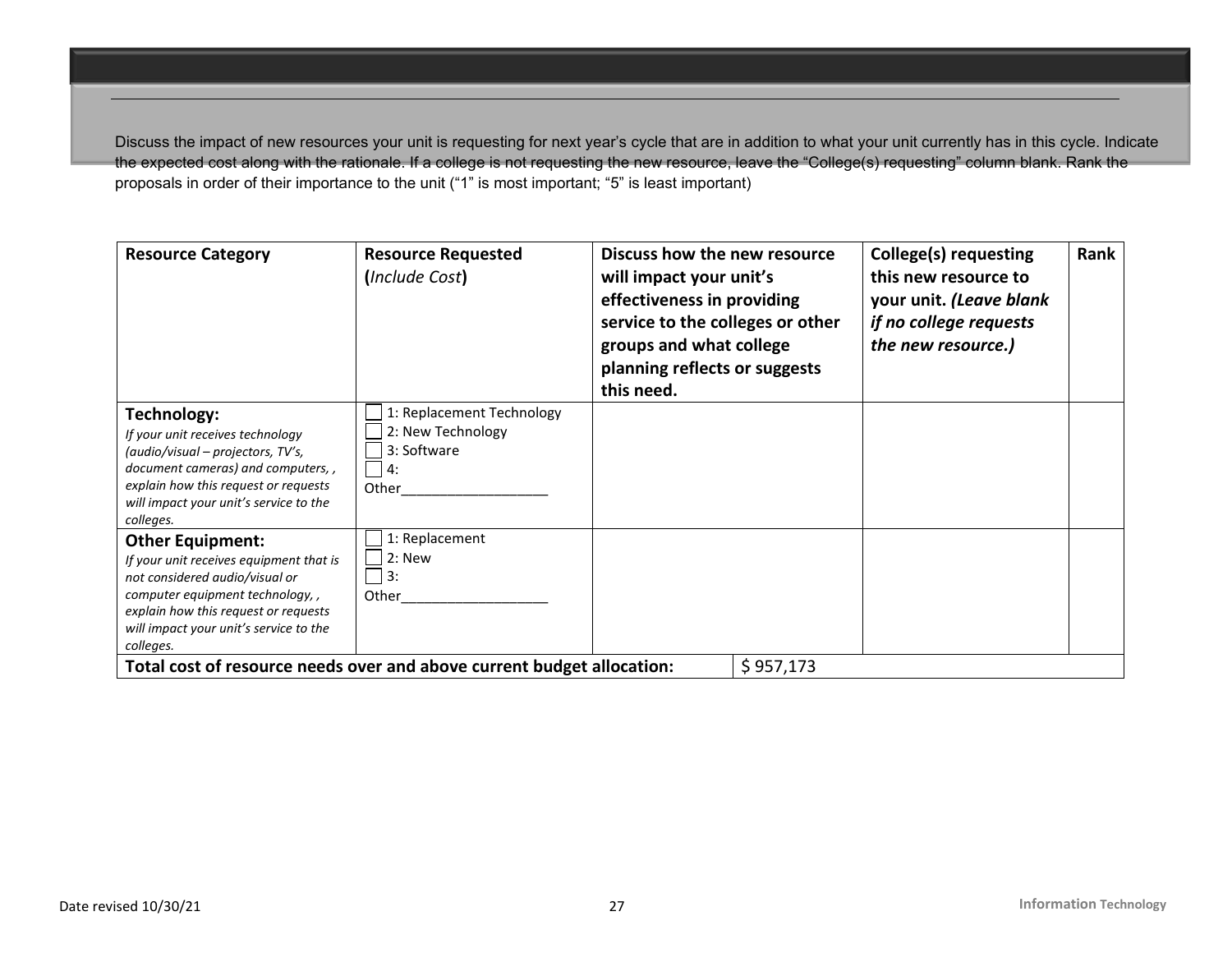# Section Eight: Conclusions

Present any conclusions and findings about the unit and its connection to the work of the colleges. (ACCJC Std IV.D.2, IV.D.5, IV.D.7):

The focus our efforts will be on the key initiatives the Chancellor as outlines for enrollment, student success, and equity. These are significant projects for Dualenroll, CRM Recruit, Student Portal\mobile with Experince Portal, TouchNet, and Okta. These projects will be implemented over the next 2 years and require significant resources to be successful.

Our cloud solutions project offers the best option to provide increased services to the colleges as we reduce our maintenance work time to increase support optimization services. This will allow us to provide more resource time to support the college's goals. We have seen significant services enhancements and cost savings as we optimize services and systems with our cloud solutions. We are looking to complete all 4 waves of migration Summer of 2022.

New security challenges must also be addressed in providing this service.

The move to SaaS solutions is the next phase of the plan to increase service and reduce costs. We have started our project this year with Banner 9 Next Generation SaaS. This development project is tentatively slated for completion in late fall 2022.

This past year we have been able to setup an IT project management office with two project managers. We are building a project management office from the ground up. We plan to have initial processes in place in Jan 2022. This includes automated intake, status, reports, district wide communications and coordination.

This past year remote technologies and our continued push to the cloud has been a focal point for IT and the entire District. To address objectives IT will continue to work with representative groups to address the needs for the district. This includes upgrades to support our faculty and staff in this new remote environment.

New technology and development will continue to be needed to meet our objectives. By Establishing I.T. Project Management industry standards and best practices to address the needs of the colleges and the District Office we will facilitate projects' deliverables and services to support educational goals.

Our colleges are very innovative and want technology to help them provide solutions by using new systems, expansion of existing systems, grants, etc. These requests accelerate at a pace that can only be supported by a combination of SaaS cloud solutions and tying staffing levels to innovation, growth, and additional support. Guided Pathways objectives will continue to be a priority driver.

Even with the cloud advantages we continue to experience rapid growth in the technology needs from our colleges. This is driven due to new applications, technology change, state requirements changing, and process review and improvement.

Significant IT staffing challanges have had an adverse impact in meeting our customers' needs that are dependent upon DO IT. Our new Telecommuting agreement will be tested to see if it can help address these staffing concerns however at this time it is an in state option only. The ability for us to hire out of state is inhibiting our recruiting efforts and retention has been impacted with several staff leaving due to competition.